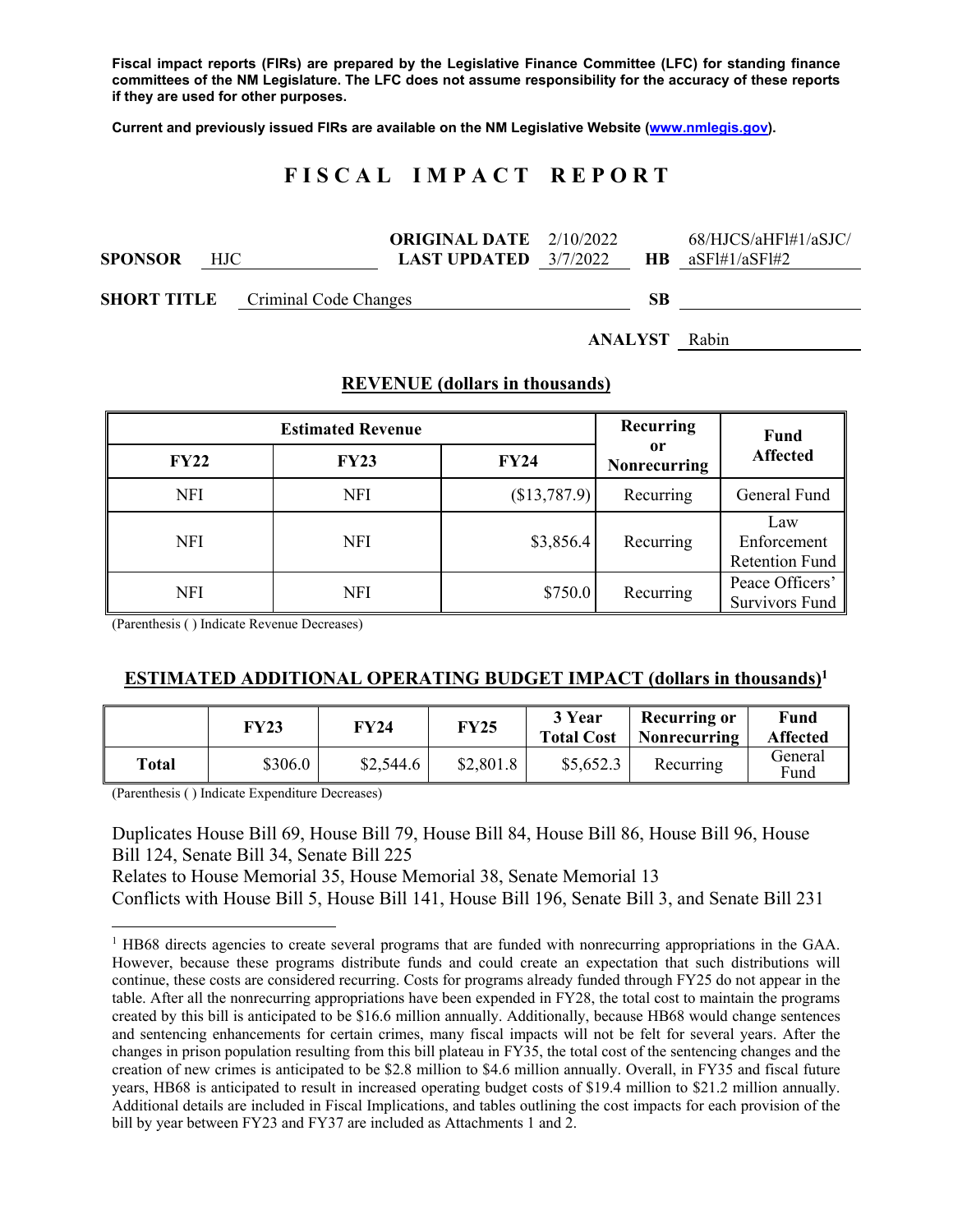Relates to appropriations in the General Appropriation Act

# **SOURCES OF INFORMATION**

LFC Files

Responses to Related Bill (Senate Bill 231) Received From Administrative Office of the Courts (AOC) Attorney General's Office (NMAG) Corrections Department (NMCD) Department of Public Safety (DPS)

#### **SUMMARY**

#### Synopsis of Final Bill (incorporating all amendments)

This bill was amended several times during the 2022 legislative session, including two amendments that struck all existing provisions and inserted significant amounts of new text. This analysis considers only the final version of the bill, incorporating all amendments.

The House Judiciary Committee substitute for House Bill 68 (as amended) makes numerous changes to existing law and creates new statutes related to policing, the judiciary, and the Criminal Code. HB68 amends and creates new statutes governing police and telecommunicator (dispatcher) training and certification, creates programs to improve police recruitment and retention, expands crime reduction grants, creates a violence intervention program, provides increased distributions from the law enforcement protection fund to local law enforcement agencies and the New Mexico Law Enforcement Academy (NMLEA), and expands benefits for the families of fallen officers. HB68 further creates five new crimes: three crimes related to threats, the crime of operating a chop shop, and the crime of damage to property by theft or attempted theft of regulated material. The bill also amends existing crimes and criminal penalties, including firearm enhancements, and makes changes to the sharing of electronic location monitoring (GPS/ankle bracelet) data for defendants on pretrial release. Finally, the bill prohibits the use of a criminal defense strategy called "gay panic" or "trans panic."

The provisions of the bill have differing effective dates, and some provisions do not have effective dates. It is assumed that the effective date of those provisions is 90 days following adjournment of the Legislature.

More detailed summaries of the changes proposed by HB68, as well as the effective dates for those changes, are outlined below.

Law *Enforcement Recruitment and Retention*. **HB68** creates two new recruitment and retention programs for law enforcement officers. A program within the Department of Finance and Administration (DFA) would distribute funds to local law enforcement agencies for recruitment and retention stipends for officers. The bill directs DFA to establish criteria for the distribution of these funds, prioritizing increasing agencies' investigative capacity. Additionally, HB68 creates the law enforcement retention fund to provide one-time retention differential payments to law enforcement officers equivalent to 5 percent of their annual salary on five-year intervals, provided they remain employed for one additional year. Officers would receive the payments at four, nine, 14, and 19 years of service.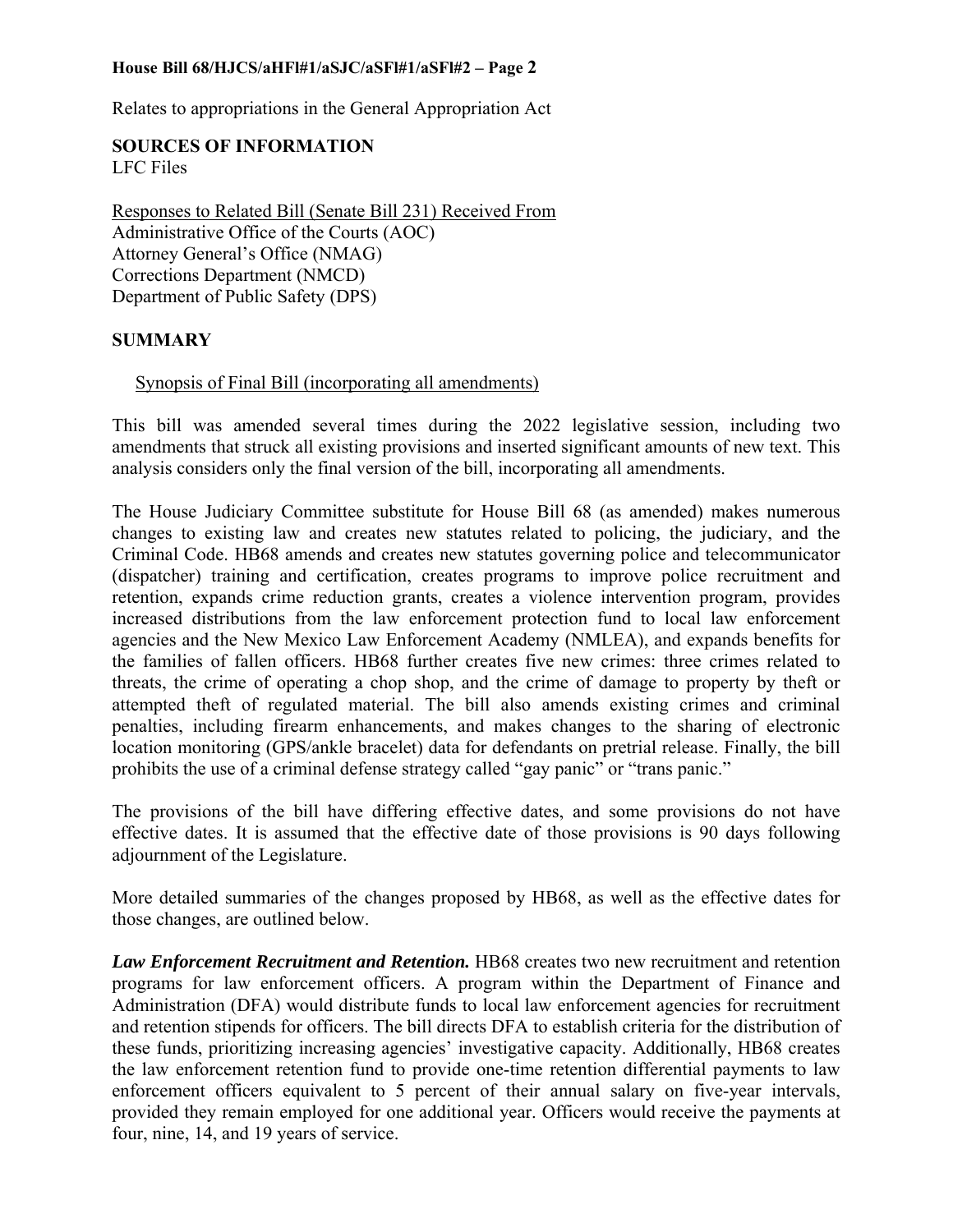There is no effective date of these provisions. It is assumed that the effective date is 90 days following adjournment of the Legislature.

Law Enforcement Officer Training and Certification. **HB68** redefines the role and composition of the Law Enforcement Academy Board (LEAB) and implements new basic and in-service training requirements for law enforcement officers and dispatchers. HB68 splits the two functions of LEAB—training and certification—into two separate entities. One, the New Mexico Law Enforcement Standards and Training Council, would be tasked with developing the standards and training for law enforcement officers and dispatchers, and the other, the Law Enforcement Certification Board, would be tasked with granting, denying, suspending, or revoking officers' and dispatchers' certifications.

The council is made up of the director of the NMLEA, the directors of all satellite law enforcement academies, and seven appointees of the governor:

- One attorney currently employed in a district attorney's office;
- One attorney currently employed by the Public Defender Department (PDD);
- One certified police chief of a New Mexico Native American nation, tribe, or pueblo;
- Two members who have experience and specialize in providing adult education; and
- Two citizen-at-large members, one of whom shall have experience as a behavioral health provider and neither of whom shall have served as a police officer or have familial or financial connections to law enforcement officers or agencies.

The Certification Board is established as an independent board but administratively attached to the Department of Public Safety (DPS). The Certification Board would be authorized to oversee officer and dispatcher certification and misconduct previously under the purview of LEAB. The Certification Board is made up of nine members, of which no more than five shall be from the same political party, and must include:

- A retired judge, who shall serve as chair;
- A municipal peace officer;
- A sheriff;
- A tribal law peace officer;
- An attorney in private practice who practices as a plaintiff's attorney in the area of civil rights or who represents criminal defendants;
- An attorney in private practice who represents public entities in civil rights claims; and
- An attorney employed by PDD.

Additionally, HB68 requires the curriculum of basic and in-service training for officers and dispatchers to include crisis management and intervention, dealing with individuals who are experiencing mental health issues, methods of de-escalation, peer-to-peer intervention, stress management, racial sensitivity, and reality-based situational training. Officer training is also required to include use of force that eliminates choke holds.

The bill clarifies the director of the academy shall be under the supervision and direction of the DPS secretary and may be removed by the secretary.

The effective date of these provisions is July 1, 2023.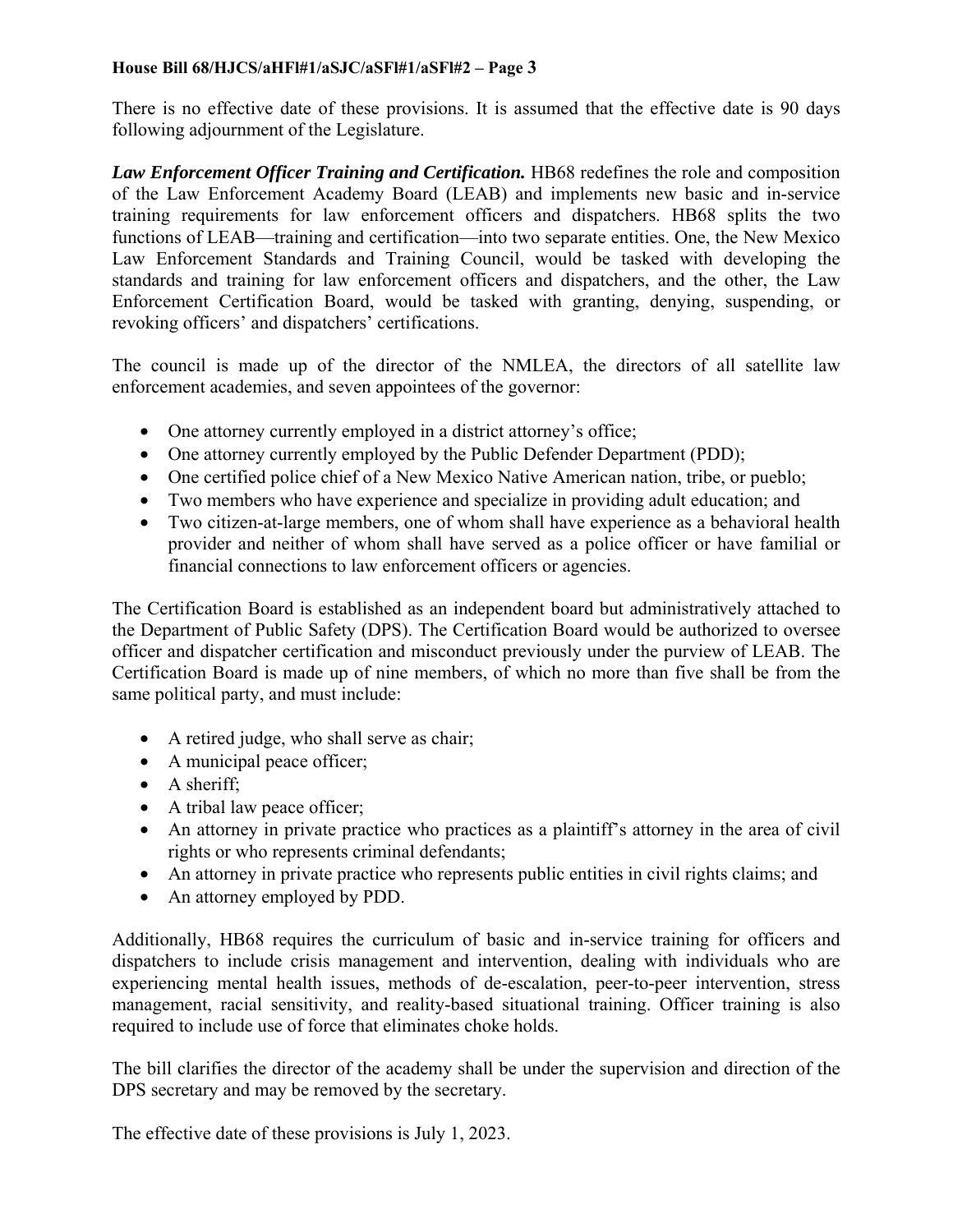Law Enforcement Protection Fund Distributions and Survivors' Benefits. **HB68** increases distributions from the law enforcement protection fund (LEPF) for NMLEA; increases distributions for municipal, county, university, school district, and tribal law enforcement agencies; increases survivors' benefits for law enforcement officers killed in the line of duty; and redirects all remaining balances in the LEPF in excess of \$100 thousand from the general fund to the newly created law enforcement retention fund.

Effective in FY23, the distribution from the LEPF for NMLEA is increased by \$200 thousand to implement the provisions of the Law Enforcement Training Act.

Beginning in FY24, the bill increases the per-department distributions from the LEPF for municipal police departments, county sheriff's offices, school district police departments, and university police departments from \$45 thousand to \$95 thousand. HB68 further increases the per-officer distributions from the LEPF for these agencies from \$1,000 to \$1,500, and increases the per-officer distribution for school resource officers employed by municipal police departments, county sheriff's offices, and school district police departments from \$1,000 to \$1,500.

Additionally, starting in FY24, HB68 increases death benefits paid from the peace officers', New Mexico mounted patrol members', and reserve police officers' survivors fund ("peace officers' survivors fund") for officers killed in the line of duty from \$250 thousand to \$1 million, and increases the minimum balance to be kept in that fund (provided by the LEPF) from \$350 thousand to \$1 million.

HB68 redirects remaining balances in excess of \$100 thousand in the LEPF at the end of the fiscal year from the general fund to the law enforcement retention fund; this also takes effect in FY24.

The bill further restricts the conditions under which distributions can be used for recruitment or retention payments to align with the conditions on such payments established in the other two recruitment and retention programs in the bill.

HB68 makes law enforcement agencies' distributions from the law enforcement protection fund contingent on cooperation with statutory reporting requirements and the Certification Board's investigations.

*New Crimes.* HB68 creates five new crimes:

- Threatening a judge or an immediate family member of a judge (a fourth-degree felony);
- Maliciously sharing personal information of a judge or an immediate family member of a judge (a misdemeanor);
- Making a shooting threat (a misdemeanor);
- Operating a chop shop (a third-degree felony); and
- Criminal damage to property by theft or attempted theft of regulated material (a crime with tiered penalties ranging from a petty misdemeanor to a fourth-degree felony, depending on the value of the damage or loss due to the crime).

Threatening a judge: The crime of threatening a judge or immediate family member consists of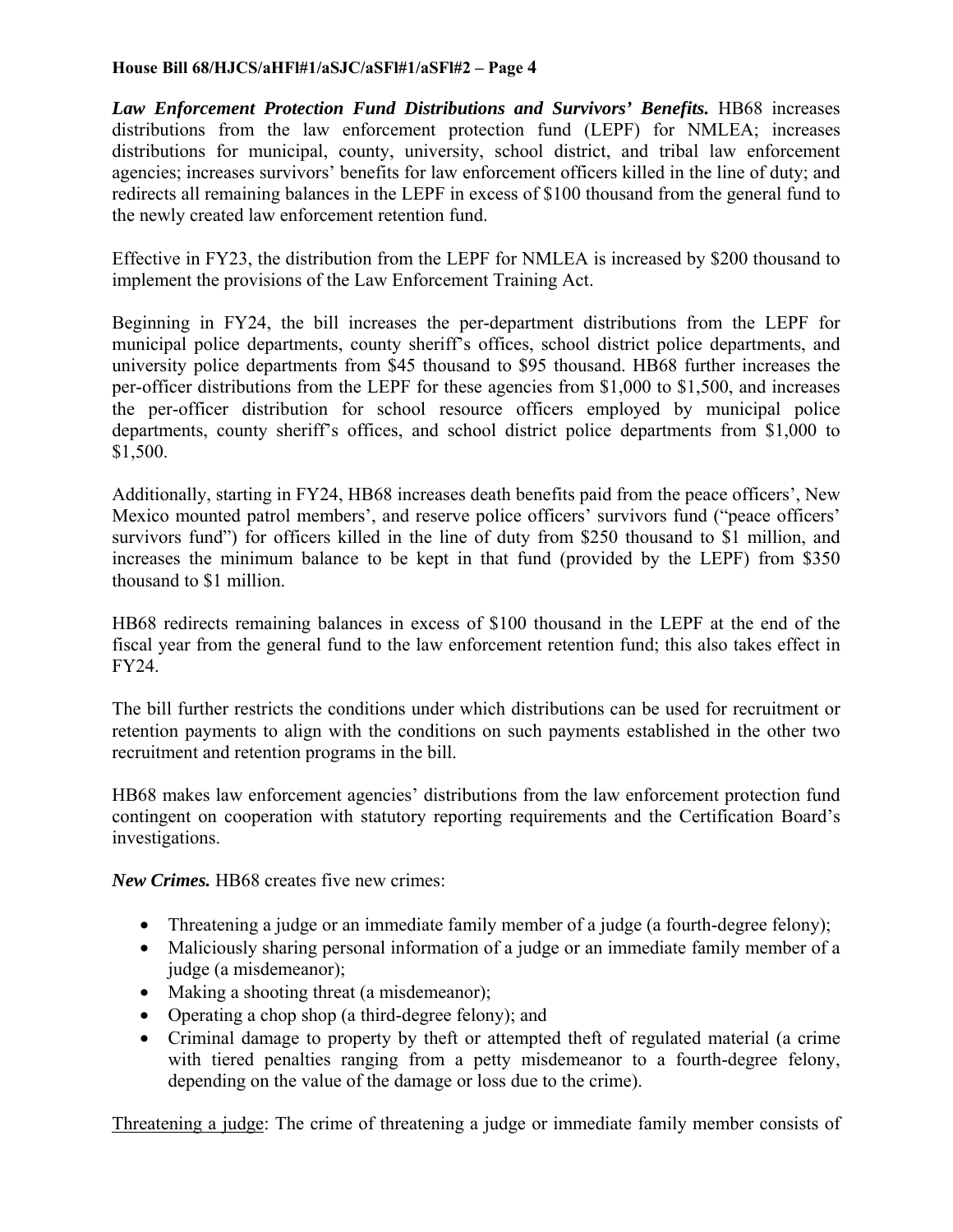issuing such threats with the intent to place the threatened individual in fear of great bodily harm, prevent or interrupt a judge's ability to carry out their job duties, or retaliate against a judge on account of the performance of their official duties during their term of service.

Maliciously sharing information: The crime of maliciously sharing personal information of a judge or an immediate family member of a judge consists of sharing such information with the intent to cause harm to the judge or family member, place that individual in fear of great bodily harm, or prevent or interrupt the judge's ability to carry out their job duties.

Shooting threat: The crime of making a shooting threat consists of intentionally communicating to another person an intent to bring a firearm to a property or use the firearm with the intent to place a person or group of persons in fear of great bodily harm, prevent or interrupt the occupation or use of a public building, or cause a response to the threat by an official or volunteer agency organized to deal with emergencies.

Operating a chop shop: The crime of operating a chop shop consists of someone owning, operating, maintaining, controlling, or conducting operations in a chop shop, who knows or should have known it is a chop shop. A chop shop is defined as "a premises where a person possesses, receives, stores, disassembles or alters an unlawfully obtained motor vehicle or vehicle as defined in the Motor Vehicle Code, including the alteration or concealment of any identifying feature or number, including the manufacturer's serial number, engine number, decal or other distinguishing number or identification mark or number placed under assignment of the motor vehicle division of the taxation and revenue department."

Damage to property by theft: The crime of criminal damage to property by theft or attempted theft of regulated material consists of "the unlawful taking or attempted taking of any regulated material from another that results in any damage to real or personal property." The regulated materials are aluminum material; copper or brass material; steel material; a utility access cover; a water meter cover; a road or bridge guard rail; a highway or street sign; a traffic directional or control sign or signal; or a catalytic converter that is not part of an entire motor vehicle. The crime has tiered penalties based on the value of the damage or property loss resulting from the crime: less than \$1,000 is a petty misdemeanor, \$1,000 to less than \$2,500 is a misdemeanor, and \$2,500 or more is a fourth-degree felony.

Relatedly, the bill also amends Section 57-30-2.4 NMSA 1978, regarding restricted transactions and required documentation, so that a secondhand metal dealer must require both written documentation indicating the seller is the rightful owner or has permission from the rightful owner, and the material was otherwise lawfully obtained (the present statute requires one or the other). The bill adds that "[a] secondhand metal dealer shall not purchase or otherwise receive any regulated material that the secondhand metal dealer knows is not lawfully possessed by the person offering to sell or provide the regulated material."

There is no effective date of these provisions. It is assumed that the effective date is 90 days following adjournment of the Legislature.

*Changes to Existing Crimes and Penalties.* HB68 abolishes the statute of limitations for seconddegree murder, expands exceptions for the crime of unlawful possession of a handgun, creates more severe penalties for the existing crimes of felon in possession of a firearm and aggravated fleeing a law enforcement officer in certain circumstances, and creates additional sentencing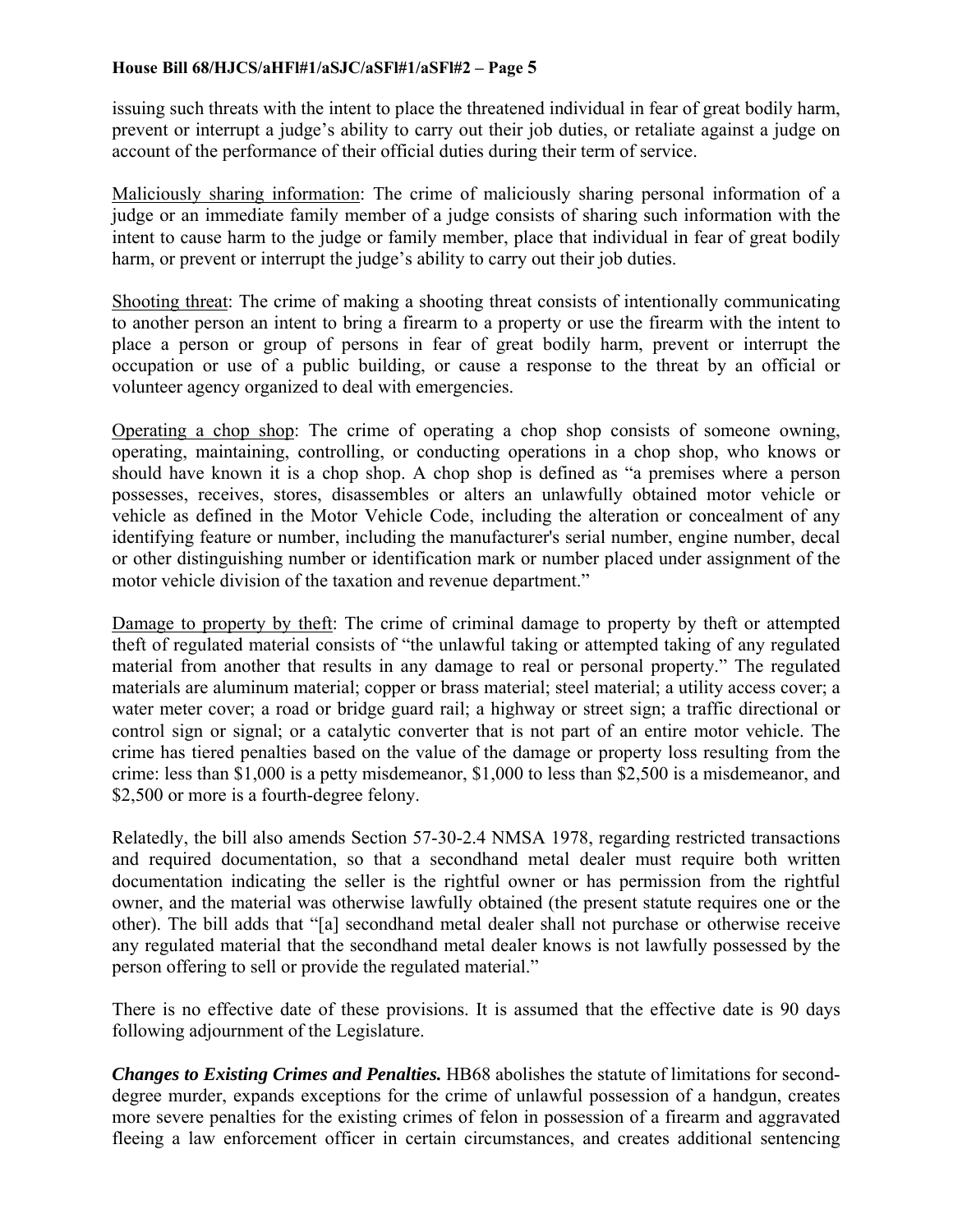enhancements for using or discharging a firearm in certain circumstances.

Statute of limitations: The statute of limitations for second-degree murder, which was previously six years, is eliminated.

Unlawful possession of a handgun: The crime of unlawful possession of a handgun by a person under 19 years old is amended to add a new exception for when the crime does not apply—while participating in a lawful shooting activity.

Felon in possession of a firearm: Under current law, it is a third-degree felony carrying a basic sentence of three years for a felon to possess a firearm, and a felon is defined as an individual convicted of a felony offense within 10 years of completing their sentence who has not been pardoned or received a deferred sentence. Under HB68, this crime would have its basic sentence increased to six years for individuals whose felony offense constituted a serious violent offense (as defined in Subparagraphs A through N of Paragraph 4 of Subsection L of Section 33-2-34 NMSA 1978); however, the crime would remain a third-degree felony.

Aggravated fleeing a law enforcement officer: Under current law, a person who willfully or carelessly drives a vehicle in a manner that endangers the life of another person after being given a signal to stop by a law enforcement officer is guilty of a fourth-degree felony. Under HB68, if fleeing a law enforcement officer results in injury to another person, the crime would be elevated to a third-degree felony. HB68 also broadens the types of vehicles that the officer can be in from an "appropriately marked law enforcement vehicle" to an "authorized emergency vehicle pursuant to Section 66-7-6 NMSA 1978."

Firearm enhancements: Under current law, brandishing a firearm in the commission of a noncapital felony increases the basic sentence for the offense by three years, and a second or subsequent noncapital felony in which a firearm is brandished results in an additional five-year enhancement. Under HB68, a new, one-year enhancement is added for use of a firearm during a drug transaction, aggravated battery, or serious violent offense (as defined in Subparagraphs A through N of Paragraph 4 of Subsection L of Section 33-2-34 NMSA 1978), and a five-year enhancement is added for discharging a firearm during any noncapital felony. The additional enhancement for a second or subsequent offense is broadened to apply in cases where a firearm was used or discharged (in addition to brandished) but narrowed to apply only to drug transactions, aggravated battery, or serious violent offenses (rather than all noncapital felonies). The bill provides for lesser enhancements for youthful offenders.

There is no effective date of these provisions. It is assumed that the effective date is 90 days following adjournment of the Legislature.

*Pretrial Services.* The bill directs the Administrative Office of the Courts (AOC) to create a grant program to support pretrial services statewide and develop a framework for the standardization of pretrial services and supervision. The bill notes the framework and criteria for grant distribution must incorporate national best practices (modified as needed) and explore the use of GPS monitoring or other pretrial services to reduce impacts on jails and prisons. There is no effective date of these provisions. It is assumed that the effective date is 90 days following adjournment of the Legislature.

*Electronic Monitoring.* HB68 requires any entity in possession of GPS monitoring data on a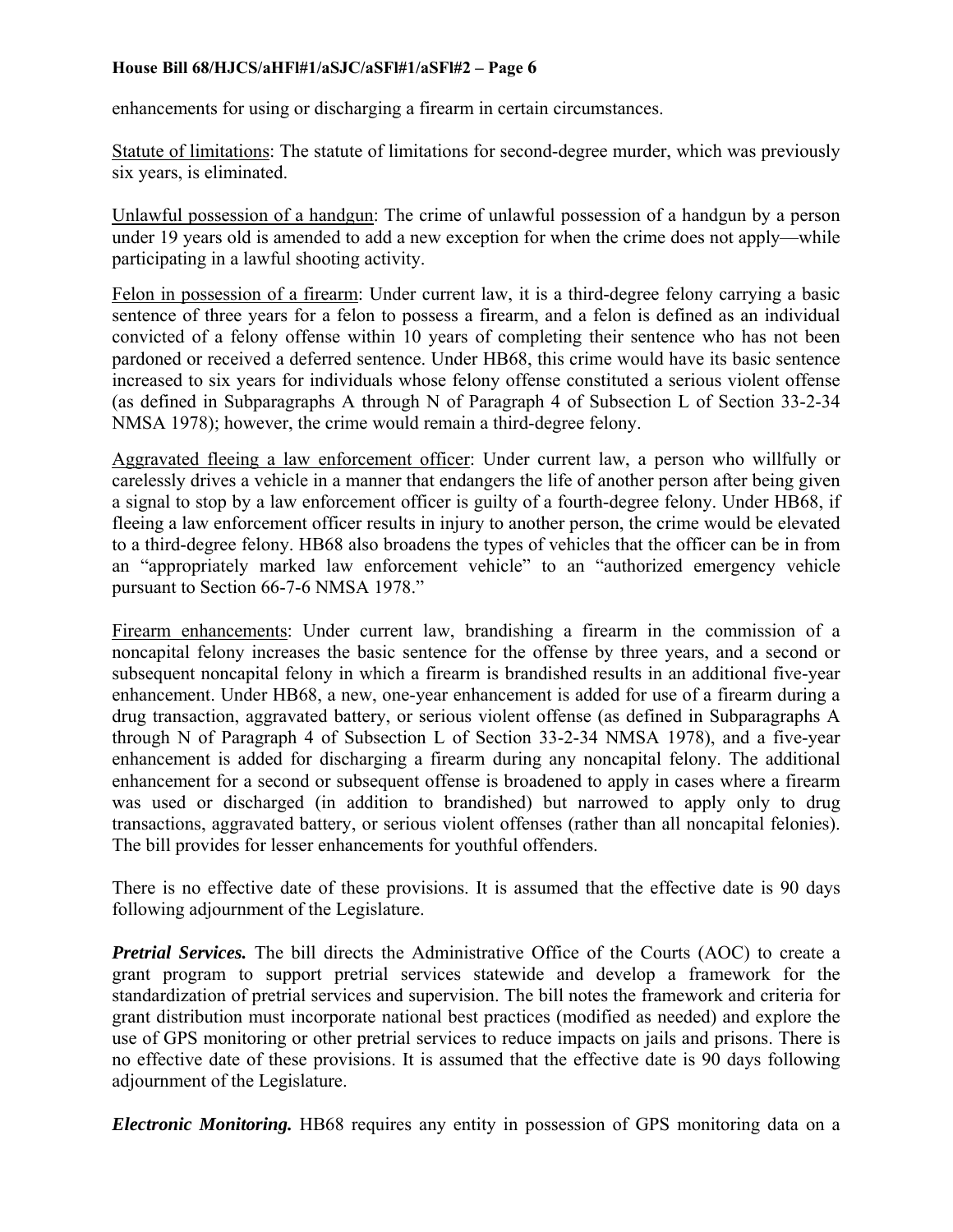defendant on pretrial release to make that data available to law enforcement without a warrant if the information is part of an ongoing and pending criminal investigation and there is reasonable suspicion the data is probative. Section 28 of HB68 specifies the data provided to law enforcement shall be limited to data related to the criminal investigation and not more than oneyear old. The data shall not be made a part of public record unless admitted as evidence in a criminal trial. Law enforcement may request immediate access to the data if it is relevant to an investigation of certain violent crimes, including first degree murder, first or second degree felony human trafficking of a child, first degree felony abuse of a child, sexual exploitation of a child in the second or first degree, a serious violent offense (as defined in Subparagraphs A through N of Paragraph 4 of Subsection L of Section 33-2-24 NMSA 1978), a felony during which a firearm was discharged or brandished, and a felony resulting in great bodily harm or death.

There is no effective date of these provisions. It is assumed that the effective date is 90 days following adjournment of the Legislature.

*New Judgeships.* HB68 creates new judgeships in the 2<sup>nd</sup>, 5<sup>th</sup>, and 13<sup>th</sup> Judicial Districts. The effective date of these provisions is July 1, 2022.

*Crime Reduction Grants.* HB68 amends the Crime Reduction Grant Act to expand the allowable purposes for which grants may be awarded to include:

- Developing or improving coordination of services between law enforcement agencies and treatment programs;
- Establishing law enforcement crisis intervention teams;
- Coordinating access to programs for transitional or reentry homes for individuals recently released from incarceration;
- Recruiting or retaining law enforcement officers, prosecutors, public defenders, corrections officers, and mental health workers;
- Developing or expanding data-driven policing programs; and
- Staffing a criminal justice coordinating council.

There is no effective date of these provisions. It is assumed that the effective date is 90 days following adjournment of the Legislature.

*Violence Intervention Program.* HB68 creates the Violence Intervention Program Act. The Department of Health (DOH) will administer the act and award violence intervention program grants to eligible state agencies, counties, municipalities, or tribal governments. Grants are directed to entities that DOH finds are disproportionately impacted by violent crimes, including homicides, shootings, and aggravated assaults. DOH is limited to spending no more than 3 percent of the balance of the fund each fiscal year on administration of the act; must award grants to at least two counties, municipalities, or tribal governments with a population of 50 thousand or less; and must award at least 20 percent of the appropriation to counties or municipalities with a population of 540 thousand or greater. Grantees must use at least 50 percent of their grants to enter into contracts with community-based service providers for services that accomplish the purposes of the act. The act further establishes requirements for grant applications, conditions of the grants, and grantee reporting.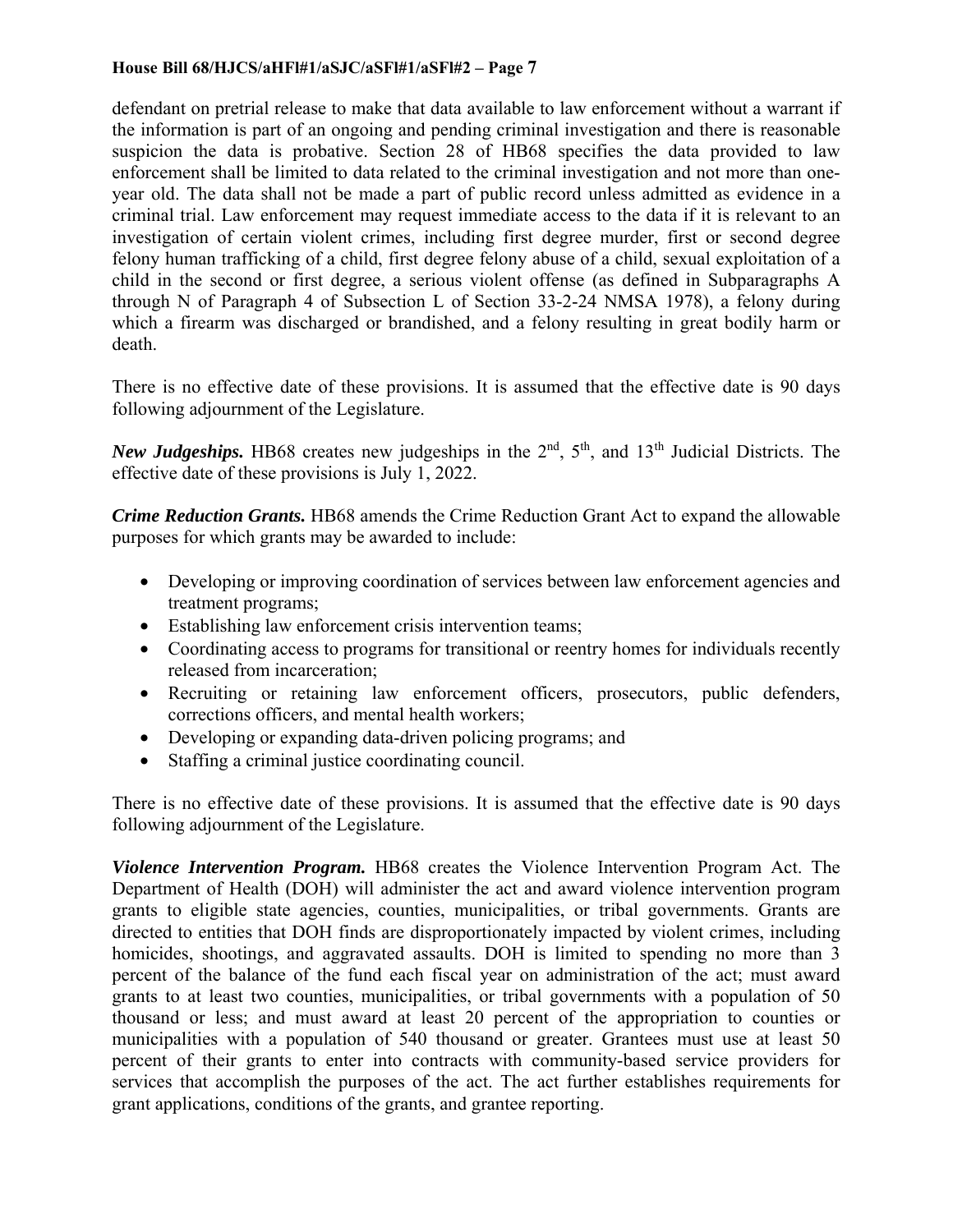There is no effective date of these provisions. It is assumed that the effective date is 90 days following adjournment of the Legislature.

*Gay and Trans Panic Defense.* HB68 would prohibit the use by a defendant of a strategy called "gay panic" or "trans panic" as a defense, justification, or excuse for a crime. The "gay panic" or "trans panic" defense refers to the assertion by defendants that they acted in the belief or knowledge that they had been propositioned in a nonthreatening, nonviolent manner by someone thought to be or known to be gay, bisexual, or transgender.

There is no effective date of these provisions. It is assumed that the effective date is 90 days following adjournment of the Legislature.

#### **FISCAL IMPLICATIONS**

#### **Revenue Impact**

 $\overline{a}$ 

HB68's diversion of LEPF revenue to increased distributions, the peace officers' survivors fund, and the law enforcement retention fund result in a recurring reduction in general fund revenue of \$13.8 million in FY24, \$15.3 million in FY25, and \$17 million in FY26. HB68 is projected to increase distributions to law enforcement agencies by \$9.2 million in FY24 and future fiscal years, increase distributions to the peace officers' survivors fund by \$750 thousand in FY24 and future fiscal years, and result in additional reversions to the law enforcement retention fund of \$3.9 million in FY24, \$5.4 million in FY25, and \$7 million in FY26. For more details, see Attachment 3.2

The LEPF intercepts general fund revenue and redirects it to distributions to local law enforcement agencies, NMLEA, and DPS. Under current law, remaining balances in excess of \$100 thousand at the end of the fiscal year revert to the general fund, so any changes to the fund's revenues or distributions impact the general fund. In addition to increasing LEPF distributions to agencies and the peace officers' survivors fund, HB68 would redirect those remaining balances from the general fund to the law enforcement retention fund. The fiscal impact of these changes is therefore considered a recurring reduction in general fund revenue.

Starting in FY24, HB68 would redirect residual LEPF balances in excess of \$100 thousand to the law enforcement retention fund, creating a recurring revenue increase for that fund.

The peace officers' survivors fund may only be used to pay death benefits for officers killed in the line of duty. Between 2011 and 2020, nine New Mexico law enforcement officers were killed in the line of duty (either accidentally or feloniously), an average of less than one per year. Assuming an average of one officer is killed in future years, the fund would pay a total of \$1 million in FY24 and future years under HB68, necessitating an additional \$750 thousand transfer from the LEPF each year to maintain the minimum balance of \$1 million, and increasing revenue to the peace officers' survivors fund by \$750 thousand annually.

<sup>&</sup>lt;sup>2</sup> The distribution to NMLEA of \$200 thousand proposed in HB68 is included in the GAA, so that distribution is therefore not considered as an additional operating budget impact.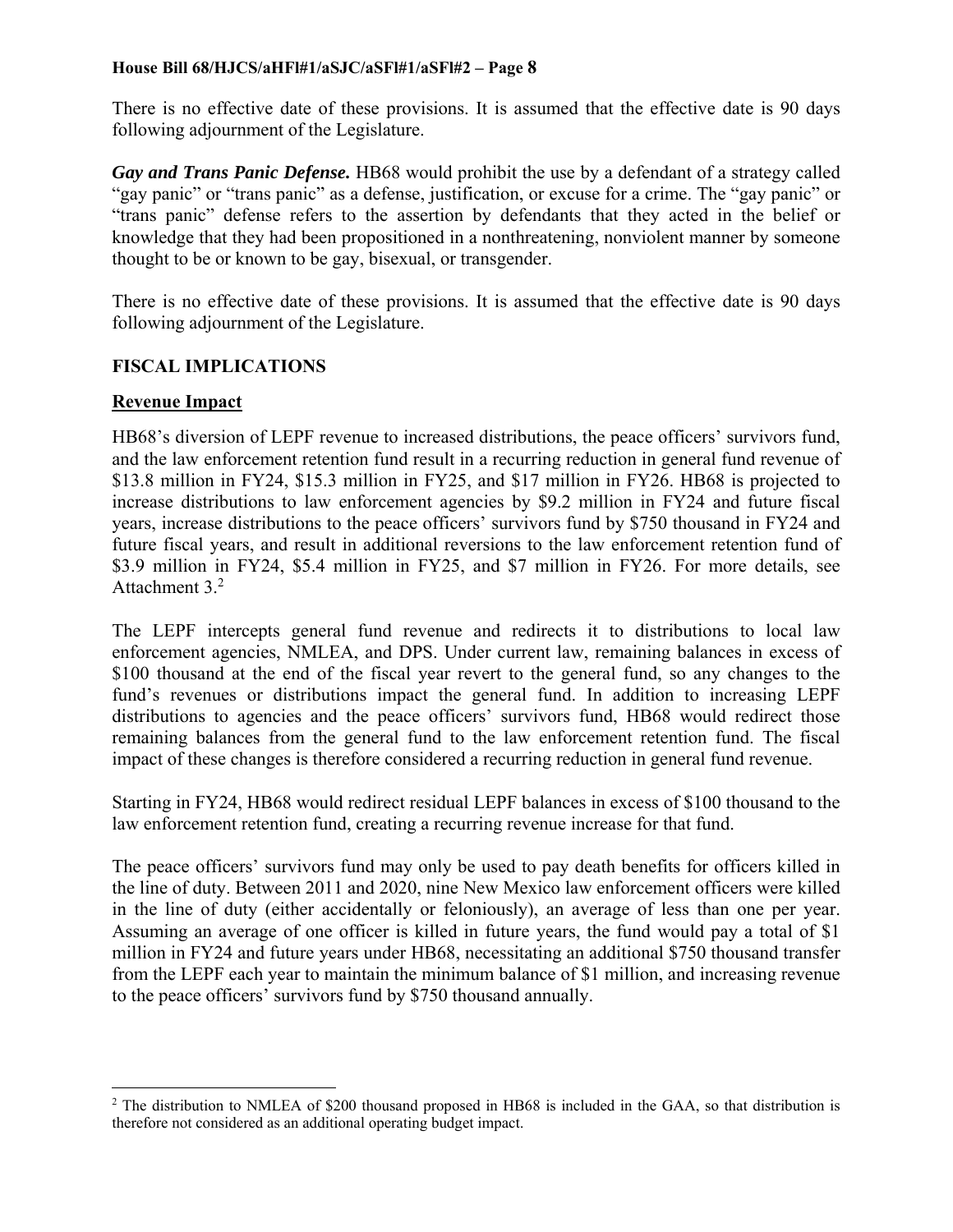## **Additional Operating Budget Impact**

Overall, HB68 is anticipated to result in additional operating budget impacts to the state of \$306 thousand in FY23, \$2.5 million in FY24, and \$2.8 million in FY25. As nonrecurring appropriations for some of the programs created by its provisions run out, the total cost for those programs is anticipated to increase to \$16.6 million annually (beginning in FY28). As prison populations rise on account of new crimes and increased penalties under the bill, the total costs of incarceration are anticipated to rise to \$2.8 million to \$4.6 million annually (beginning in FY35). Overall, in FY35 and future fiscal years, additional operating budget impacts as a result of HB68 will total \$19.4 million to \$21.2 million. Attachments 1 and 2 contain tables laying out the impact of each of the bill's provisions by year between FY23 and FY37.

HB68 contains numerous provisions that align with appropriations in the House Appropriations and Finance Committee substitute for House Bills 2 and 3, as amended by the Senate Finance Committee and Conference Committee (hereafter, the General Appropriation Act, or GAA). A list of public safety appropriations in the GAA can be found in Attachment 4.

HB68 directs agencies to create several programs that are funded with nonrecurring appropriations in the GAA. Because these programs distribute funds and could create an expectation that such distributions will continue, these costs are considered recurring. Overall, this analysis estimates the cost to implement and maintain the programs created by this bill will result in an additional operating budget impact of \$306 thousand in FY23, \$2.3 million in FY24 and FY25, \$6.6 million in FY26 and FY27, and \$16.6 million in FY28 and future fiscal years. For more details, see Attachment 1.

Incarceration drives costs in the criminal justice system, so any changes in the number of individuals in prison and the length of time served in prison that might result from this bill could have significant fiscal impacts. The creation of any new crime, increase of felony degree, or increase of sentencing penalties will likely increase the population of New Mexico's prisons and long-term costs to the general fund. In addition to the potential for new crimes to send more individuals to prison, longer sentences could result in fewer releases relative to admissions, driving up the overall population. The Corrections Department (NMCD) reports the average cost to incarcerate a single inmate in FY21 was \$49.6 thousand; however, due to the high fixed costs of the state's prison facilities and administrative overhead, LFC estimates a marginal cost (the cost per each additional inmate) of \$23.4 thousand per inmate per year across all facilities. HB68 will likely increase the number of incarcerated individuals and increase the time they spend incarcerated.

Overall, this analysis estimates HB68 will result in additional incarceration costs to the state of \$2.8 million to \$4.6 million per year. These additional costs will begin to be realized in FY24, rising over the next 10 years before leveling out in FY35 (as impacted offenders begin to be released from prison) and future fiscal years. These costs are primarily driven by the changes to firearm enhancements, which are anticipated to result in increased costs of \$1.8 million to \$3.6 million annually. For more details, see Attachment 2.

The creation of two new misdemeanors and one petty misdemeanor in HB68 is anticipated to have some additional operating budget impact to counties for increased detention costs, totaling between \$36 thousand and \$72 thousand in FY23 and between \$72 thousand and \$144 thousand in FY24 and future fiscal years. This relies on an estimated marginal cost (the cost per each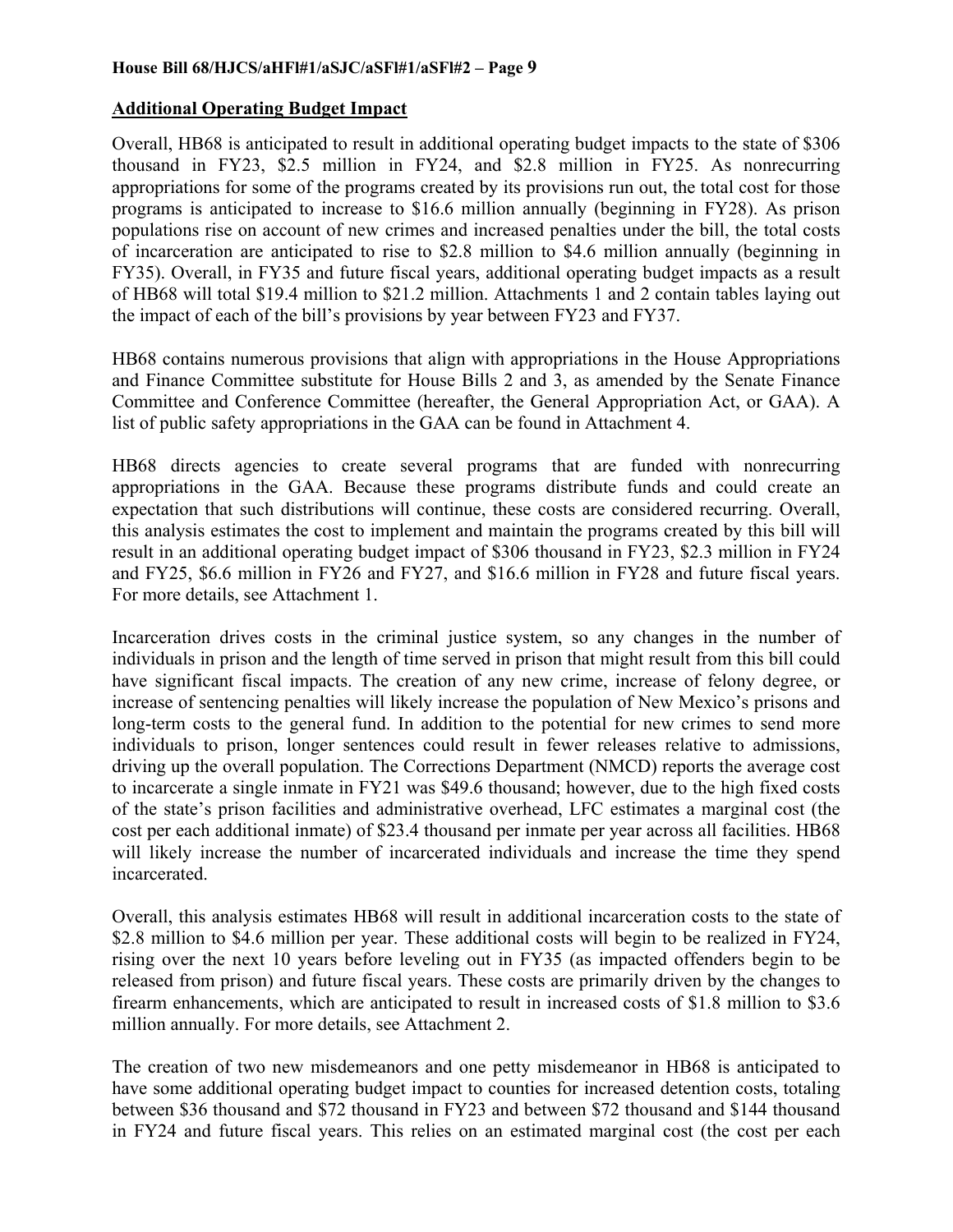additional inmate) of \$19.2 thousand per county jail inmate per year, which is based on incarceration costs at the Metropolitan Detention Center. Because these costs would not be borne by the state, they are not reflected in the Additional Operating Budget Impact table on page 1.

Additional increased system costs beyond incarceration, such as costs to the judicial branch for increased trials or to law enforcement to investigate and arrest individuals for the new crimes under HB68 are not included in this analysis, but could be significant.

This analysis does not include potential benefits of crime deterrence due to increased punishment, as research shows sentence length has little to no deterrent effect. Certainty of being caught is a significantly more effective deterrent to criminal behavior than the severity of punishment if convicted.

Additional detail on the calculations and assumptions underlying additional operating budget impact estimates are outlined below.

Law *Enforcement Recruitment and Retention*. **HB68** provides for the creation of a program at DFA to disburse recruitment and retention stipends. This aligns with an appropriation in the GAA of \$50 million to provide such stipends between FY23 and FY27, so this provision has no additional fiscal impact during those years; however, establishing a new program to distribute funds could create an expectation that the program will continue in future fiscal years, so this cost is considered a recurring general fund expense of \$10 million in FY28 and future fiscal years. These costs are not displayed in the Additional Operating Budget Impact table on page 1 because it only includes additional operating budget expenses through FY25.

The total cost to administer law enforcement retention differentials from the law enforcement retention fund over a five-year period is estimated to be \$17.3 million, an average of about \$3.5 million per year. Assumptions and data underlying these calculations, as well as estimated distributions to different law enforcement agencies, are outlined in Attachment 5.

HB68 states the law enforcement retention fund may be used to support administrative processes and reporting compliance related to the fund. DPS estimates a recurring cost of \$219.1 thousand for three positions to do this work, as well as a \$22.9 thousand nonrecurring cost in FY23 for needed equipment and furniture.

The GAA includes a nonrecurring appropriation of \$5 million from the general fund for the law enforcement retention fund, contingent on the enactment of legislation creating the fund. These funds would be sufficient to cover one year of retention payments in FY23, but would not fully cover the second year (FY24), when an estimated \$2.4 million in additional funds would be required. However, starting in FY24, HB68 would redirect residual LEPF balances in excess of \$100 thousand to the law enforcement retention fund, creating a recurring revenue stream that is projected to fully fund the costs related to the program (for more details, see Attachment 3). As a result, these provisions also do not have an additional fiscal impact.

*Law Enforcement Officer Training and Certification.* Based on information provided by DPS related to its FY22 budget request and Senate Bill 375 of the 2021 legislative session (which made similar changes to law enforcement training and certification), LFC estimates the cost to fully staff the new Certification Board is just over \$1 million, and the GAA provides slightly over \$1 million to DPS in FY23 "for costs related to the operation and activities of the law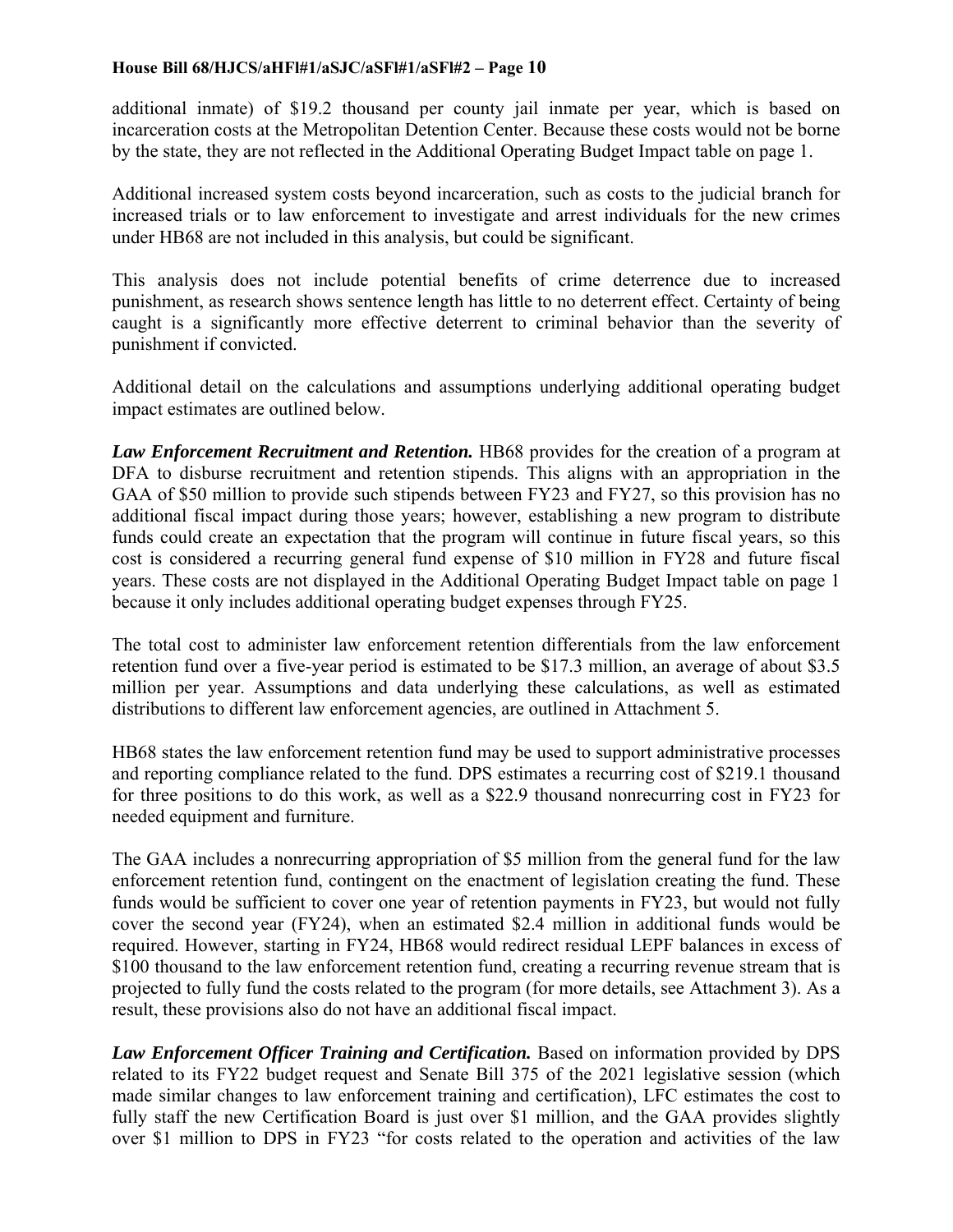enforcement academy board *or other primary entity responsible for law enforcement officer certification*" (emphasis added). Although the Certification Board will not be created until FY24, it is anticipated that this funding will recur in future fiscal years, so these provisions do not create an additional operating budget impact.

Funds for the academy itself are also provided for in the DPS budget, and HB68 further provides for a \$200 thousand recurring transfer to NMLEA to implement the provisions of the Law Enforcement Training Act (including new training requirements), which takes effect in FY23.

Law *Enforcement Protection Fund Distributions and Survivors' Benefits*. The requirements that agencies comply with statutory reporting requirements and the Certification Board's investigations is not anticipated to have a fiscal impact because the GAA includes \$100 thousand in recurring funds for DPS to help bring agencies into compliance with reporting requirements. The other fiscal impacts of these provisions relate to revenue and do not have an additional operating budget impact.

*New Crimes.* HB68's creation of five new crimes is anticipated to have a small fiscal impact to the state and minor fiscal impacts to counties for detention costs.

Threatening a judge: The newly created crime of threatening a judge or an immediate family member of a judge is a fourth-degree felony, which carries an 18-month prison sentence; the average length of time served by offenders released from prison in FY21 whose highest charge was for a fourth-degree felony was 516 days. Based on the marginal cost of each additional inmate in New Mexico's prison system (see page 9), each offender sentenced to prison for this crime could therefore result in estimated increased costs of \$33.1 thousand to NMCD.

AOC tracks threats made against courts and state judges and reports eight threats against courthouses and seven against judges in 2020. Assuming threats against courthouses would constitute threats against judges and assuming slightly under half of these threats would result in an individual being admitted to prison, this analysis estimates this new crime will result in an additional seven individuals being admitted to prison each year, an increased cost of \$232 thousand annually. Because the estimated time served is greater than one year, the costs of one year (\$164.1 thousand) would be incurred in the first year of incarceration, while the cost of the remaining 151 days (\$67.9 thousand) would be incurred in the second year of incarceration.

Maliciously sharing information: The newly created crime of maliciously sharing personal information of a judge or an immediate family member of a judge is a misdemeanor offense, which is punishable by up to one year in jail. For purposes of this analysis, it is estimated that an individual could spend between six months and one year incarcerated for this offense. Based on the marginal cost of each additional inmate in New Mexico's jail system (see pages 9 and 10), each offender sentenced to jail for this crime could therefore result in estimated increased costs of \$9,600 to \$19.2 thousand per year to counties.

This analysis assumes at least one individual per year is sentenced to jail for this offense. To account for time to adjudication, no costs are anticipated to be incurred until six months into FY23, so the cost for FY23 is prorated while the costs in FY24 and future fiscal years are estimated at the full annual cost. Because these costs would not be borne by the state, they are not reflected in the Additional Operating Budget Impact table on page 1.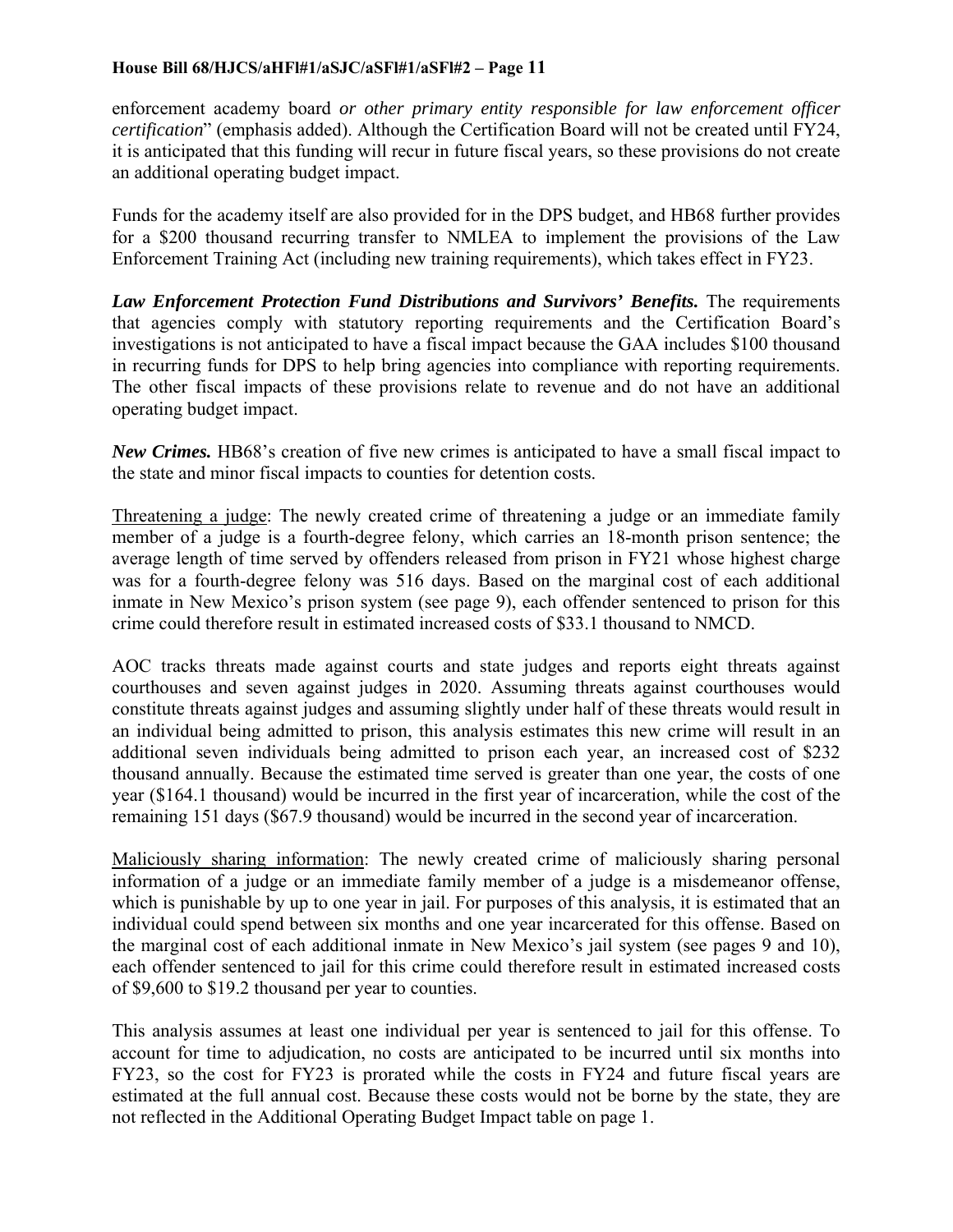Shooting threat: The newly created crime of making a shooting threat is a misdemeanor offense, which is punishable by up to one year in jail. For purposes of this analysis, it is estimated that an individual could spend between six months and one year incarcerated for this offense. Based on the marginal cost of each additional inmate in New Mexico's jail system (see pages 9 and 10), each offender sentenced to jail under this bill could therefore result in estimated increased costs of \$9,614 to \$19.2 thousand per year to counties.

It is difficult to estimate how many individuals will be charged, convicted, or serve prison time based on the creation of a new crime. However, the Educator's School Safety Network reports there were 3,058 threats reported in K-12 schools nationally during the 2018-2019 school year, 28.2 percent of which were shooting threats (about 862). Assuming New Mexico schools receive a share of threats proportionate to the state's share of the national population, the number of shooting threats received by schools alone would be about five.

Significantly, this is likely an underestimate, as it only includes shooting threats against schools, while the definition of shooting threat in HB68 is much broader. As a result, it is assumed at least five threats result in individuals being admitted to prison. If each of these five threats resulted in a prison sentence, the costs of incarceration to counties would be \$48.1 thousand to \$96.1 thousand per year. To account for time to adjudication, no costs are anticipated to be incurred until six months into FY23, so the cost for FY23 is prorated while the costs in FY24 and future fiscal years are estimated at the full annual cost. Because these costs would not be borne by the state, they are not reflected in the Additional Operating Budget Impact table on page 1.

Operating a chop shop: The newly created crime of operating a chop shop is a third-degree felony, which carries a three-year prison sentence; the Sentencing Commission (NMSC) estimates the average length of time served by offenders released from prison in FY21 whose highest charge was for a third-degree *property* felony was 703 days. Based on the marginal cost of each additional inmate in New Mexico's prison system (see page 9), each offender sentenced to prison for this crime could therefore result in estimated increased costs of \$45.2 thousand to NMCD.

This analysis assumes at least one person will be admitted to prison each year for this crime. Because the estimated time served is greater than one year, the costs of one year (\$23.4 thousand) would be incurred in the first year of incarceration, while the cost of the remaining 338 days (\$21.7 thousand) would be incurred in the second year of incarceration.

Damage to property by theft: The newly created crime of damage to property by theft or attempted theft of regulated material valued at \$2,500 or more is a fourth-degree felony, which carries an 18-month prison sentence; NMSC estimates the average length of time served by offenders released from prison in FY21 whose highest charge was for a fourth-degree *property* felony was 522 days. Based on the marginal cost of each additional inmate in New Mexico's prison system (see page 9), each offender sentenced to prison for this crime could therefore result in estimated increased costs of \$33.5 thousand to NMCD.

This analysis assumes at least one person will be admitted to prison each year for this crime. Because the estimated time served is greater than one year, the costs of one year (\$23.4 thousand) would be incurred in the first year of incarceration, while the cost of the remaining 157 days (\$10.1 thousand) would be incurred in the second year of incarceration.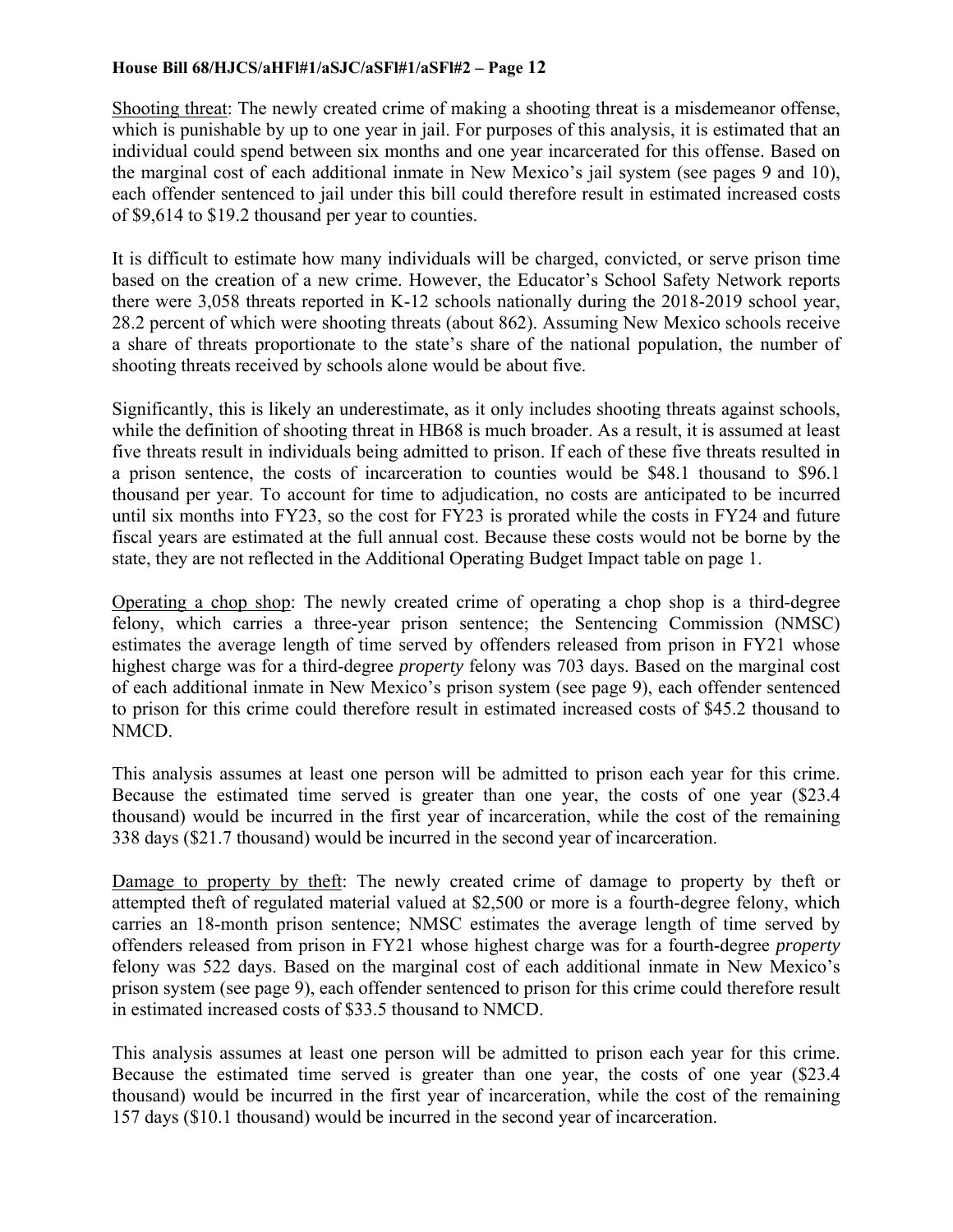For purposes of this analysis, it is estimated that an individual could spend between six months and one year incarcerated for the misdemeanor offense of criminal damage to property by theft or attempted theft of regulated material valued at between \$1,000 and \$2,500. Based on the marginal cost of each additional inmate in New Mexico's jail system (see pages 9 and 10), each offender sentenced to jail for this crime could therefore result in estimated increased costs of \$9,600 to \$19.2 thousand per year to counties. This analysis assumes at least one individual per year is sentenced to jail for this offense. To account for time to adjudication, no costs are anticipated to be incurred until six months into FY23, so the cost for FY23 is prorated while the costs in FY24 and future fiscal years are estimated at the full annual cost. Because these costs would not be borne by the state, they are not reflected in the Additional Operating Budget Impact table on page 1.

It is further estimated that an individual could spend between three months and six months incarcerated for the petty misdemeanor offense of criminal damage to property by theft or attempted theft of regulated material valued at less than \$1,000. Based on the marginal cost of each additional inmate in New Mexico's jail system (see pages 9 and 10), each offender sentenced to jail for this crime could therefore result in estimated increased costs of \$4,800 to \$9,600 per year to counties. This analysis assumes at least one individual per year is sentenced to jail for this offense. To account for time to adjudication, no costs are anticipated to be incurred until six months into FY23, so the cost for FY23 is prorated while the costs in FY24 and future fiscal years are estimated at the full annual cost. Because these costs would not be borne by the state, they are not reflected in the Additional Operating Budget Impact table on page 1.

*Changes to Existing Crimes and Penalties.* The changes to existing crimes and criminal penalties outlined in this bill, especially changes to firearm enhancements, are anticipated to be result in a moderate fiscal impact to the state.

Statute of limitations: Eliminating the statute of limitations for second-degree murder would increase the number of people admitted to prison for that crime; the average length of time served by offenders released from prison in FY21 whose highest charge was for second-degree murder was 4,047 days. Based on the marginal cost of each additional inmate in New Mexico's prison system (see page 9), each offender sentenced to prison for this crime could therefore result in estimated increased costs of \$260 thousand to NMCD.

This change is unlikely to impact many cases, as very few homicide cases of any degree are solved outside the current statute of limitations (six years). After examining all New Mexico State Police (NMSP) homicide cases initiated between 2006 and 2016, DPS reported no arrests were made more than five years after the incident date, with the majority of arrests occurring within two years of the incident. DPS reported no NMSP homicide cases that were not charged because they exceeded the statute of limitations, and estimated no more than one to two cases statewide would be impacted by this statutory change. This analysis assumes at least one additional person will be admitted to prison each year for this crime under the provisions of this bill. Because the estimated time served is greater than one year, the costs of one year (\$23.4 thousand) would be incurred in each of the first 11 years of incarceration (a total of \$258 thousand), while the cost of the remaining 32 days (\$2,057) would be incurred in the  $12<sup>th</sup>$  year of incarceration.

Unlawful possession of a handgun: The changes to this crime have no fiscal impact.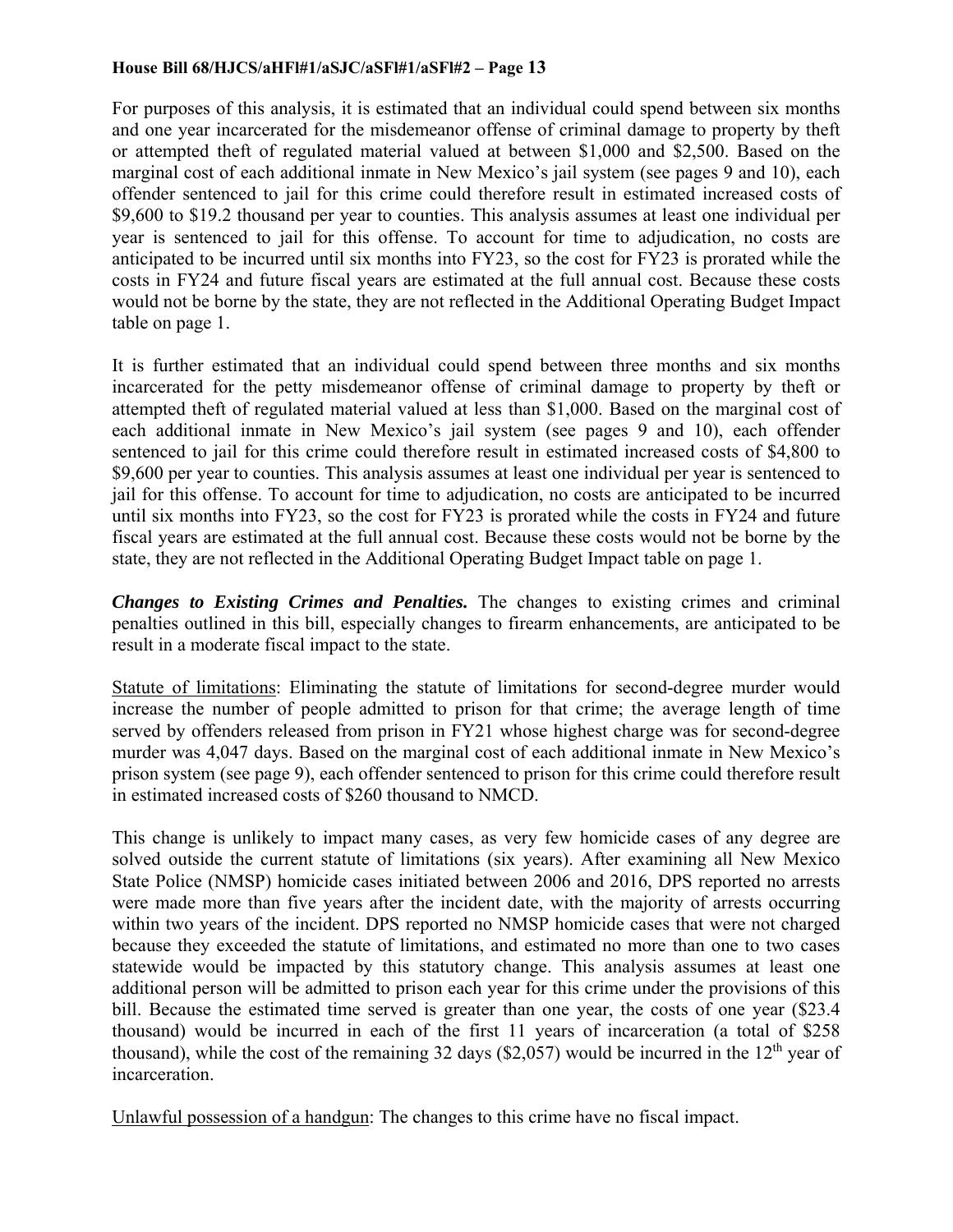Felon in possession of a firearm: The change to the basic sentence for felon in possession of a firearm would add three years to the sentences of offenders sentenced to prison for this crime; NMSC estimates an additional three-year sentence for serious violent felons in FY21 resulted in an additional 872 days of incarceration. Based on the marginal cost of each additional inmate in New Mexico's prison system (see page 9), each offender sentenced to prison under the enhanced sentences proposed in this bill could therefore result in estimated increased costs of \$56 thousand to NMCD.

In FY21, 223 individuals were admitted to prison for serious violent offenses, 17 percent of overall admissions. Assuming a similar share of the 39 individuals admitted to prison with their highest charge being felon in possession of a firearm in FY21 were admitted for serious violent offenses, this change would increase the sentences of about seven individuals each year, an increased cost of \$391.9 thousand annually. Because the proposed bill increases the sentence for an existing crime, additional costs would not be incurred until after the term the offender would have served under current law has elapsed (484 days). As a result, the cost of the first year of an offender's incarceration would not result in additional costs, the costs of the additional 246 days served in the second year of incarceration (\$15.8 thousand) would be incurred that year, and the cost of the remaining 238 days (\$15.3 thousand) would be incurred in the third year of incarceration.

Because many individuals convicted of felon in possession of a firearm may have been admitted to prison with a higher charge, this is likely an underestimate of the total cost.

Aggravated fleeing a law enforcement officer: The creation of a higher penalty for cases resulting in injury increases the penalty for some individuals sentenced for aggravated fleeing a law enforcement officer from a fourth-degree felony, which carries an 18-month prison sentence, to a third-degree felony, which carries a three-year prison sentence; the average length of time served by offenders released from prison in FY21 whose highest charge was for a third-degree felony was 912 days, compared with 301 days for the existing fourth-degree felony of aggravated fleeing a law enforcement officer. Based on the marginal cost of each additional inmate in New Mexico's prison system (see page 9), each offender sentenced to prison under the enhanced sentences proposed in this bill could therefore result in estimated increased costs of \$39.2 thousand to NMCD.

In FY21, 10 individuals were admitted to prison with their highest charge being aggravated fleeing a law enforcement officer. It is unknown how many of these incidents resulted in injury. This analysis assumes one case per year will result in injury. Because the proposed bill increases the sentence for an existing crime, additional costs would not be incurred until after the term the offender would have served under current law has elapsed (301 days). As a result, only the costs of the additional 64 days served in the first year of incarceration (\$4,111) would be incurred that year, the full cost of one year (\$23.4 thousand) would be incurred in the second year of incarceration, and the cost of the remaining 182 days (\$11.7 thousand) would be incurred in the third year of incarceration.

Because many individuals convicted of aggravated fleeing a law enforcement officer may have been admitted to prison with a higher charge, this is likely an underestimate of the total cost.

Firearm enhancements: HB68 expands the circumstances under which a firearm enhancement can be applied. Currently, the firearm enhancement applies a three-year enhancement to all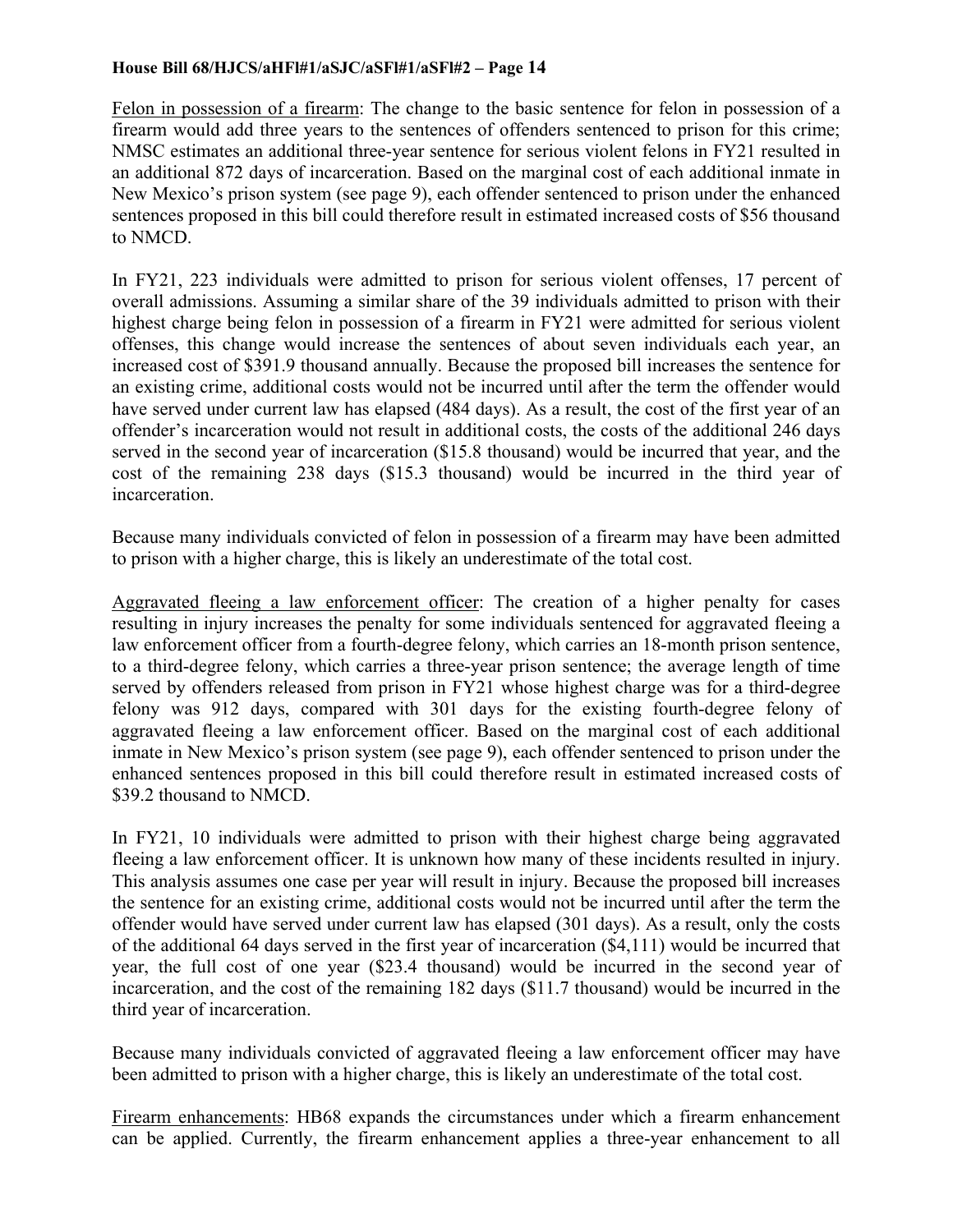noncapital felonies in which a firearm is brandished, which this analysis assumes includes cases in which a firearm is discharged. The proposed changes in the bill would (1) add a one-year enhancement for using a firearm during an offense, which only applies to cases involving drug transactions (trafficking or distribution), aggravated burglary, or serious violent offenses, and (2) increase the penalty for those who discharge a firearm (currently assumed to be included in the brandishing enhancement) from three years to five years.

NMSC estimates an additional one-year sentence resulted in an additional 291 days of incarceration for serious violent felons and 192 days for other offenders in FY21; an additional two-year sentence resulted in 581 more days of incarceration for serious violent felons and 383 days for other offenders.

According to a 2019 report from the U.S. Department of Justice's Bureau of Justice Statistics, 20.9 percent of state prisoners possessed or used a firearm during the offense for which they were incarcerated, including 9.4 percent of offenders incarcerated for drug trafficking, 6.7 percent of offenders incarcerated for burglary, and 29.1 percent of offenders incarcerated for violent offenses. Of those who possessed a firearm during their offense, 32 percent did not brandish or discharge their firearm (use only), 21.5 percent used but did not discharge their firearm (brandishing), and 46.5 percent discharged their firearm.

Applying these rates to estimated FY21 prison admissions for noncapital felonies (1,160) and FY21 admissions of individuals whose highest charges were for drug trafficking (123), aggravated burglary (11), and serious violent offenses (223), this analysis estimates the new enhancement for using a firearm during one of the specified offenses could apply to up to 25 individuals, and the increased enhancement for discharging a firearm during a noncapital felony will impact up to 112 individuals. Because these enhancements may be partially or wholly suspended by the court, this analysis employs a low-end estimate in which the increased enhancements are applied to about half the eligible individuals (12 who used a firearm during the offense and 56 who discharged a firearm) and a high-end estimate in which the increased enhancements are applied to all eligible individuals. These changes in enhancement severity will increase the time served in prison for these offenders, increasing overall costs by an estimated \$1.8 million to \$3.6 million annually.

Because the proposed bill would increase sentences for existing crimes, additional costs would not be incurred until after the term the offender would have served under current law. The changes to enhancements proposed in this bill would begin to impact costs in the third year of incarceration for some offenders, but would not have its full impact on all offenders until the ninth year of incarceration.

This analysis does not include the potential impact of the changes to the additional enhancement for second or subsequent offenses. However, it is worth noting the bill narrows the types of cases for which this additional enhancement applies, so this further five-year enhancement could only be applied to second or subsequent offenses for cases involving drug transactions, aggravated burglary, or serious violent offenses, rather than all noncapital felonies (as it does under current law). This could result in fewer cases having this additional enhancement applied, resulting in shorter prison sentences for some offenders and potentially reducing costs. At the time of this analysis, there was insufficient information available to estimate this impact.

*Pretrial Services.* HB68 directs AOC to create a grant program to support pretrial services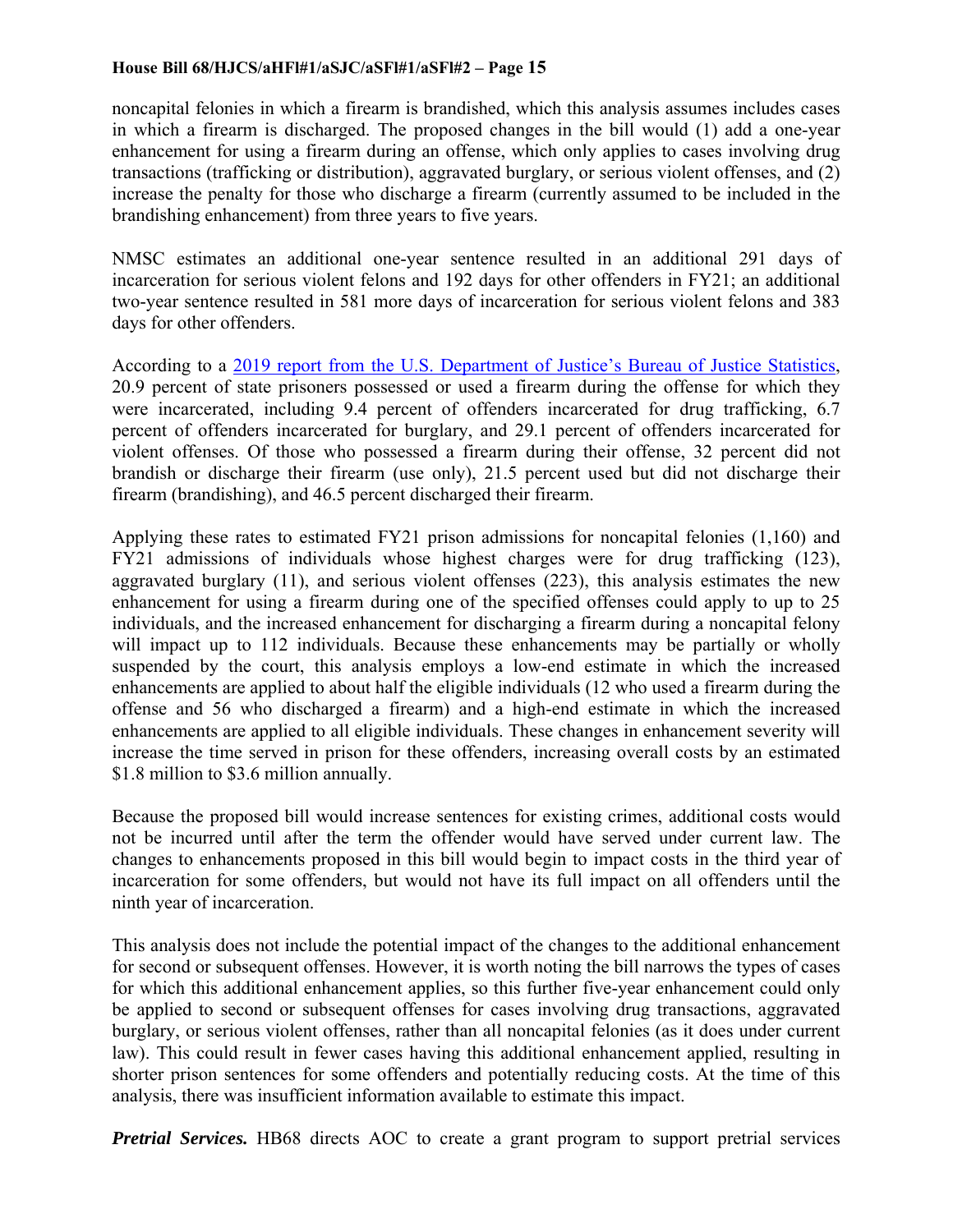statewide and develop a framework for the standardization of pretrial services and supervision. The GAA contains \$4 million in nonrecurring general fund appropriations for AOC to distribute as grants to support pretrial services and ensure 24/7 supervision between FY23 and FY25. These provisions therefore do not have an additional operating budget impact during that time; however, establishing a new grant program could create an expectation that the program will continue in future fiscal years, so this cost is considered a recurring general fund expense of \$1.3 million in FY26 and future fiscal years. These costs are not displayed in the Additional Operating Budget Impact table on page 1 because it only includes additional operating budget expenses through FY25.

Notably, the GAA also includes an additional \$500 thousand for pretrial supervision and \$648 thousand for training for local pretrial programs, courts, and staff (both of which are nonrecurring appropriations from the general fund).

*Electronic Monitoring.* Currently, electronic location monitoring is only conducted in the 2<sup>nd</sup> Judicial District, 6<sup>th</sup> Judicial District, San Juan County and Sandoval County. According to AOC, an average of 144 defendants are monitored each day in the  $2<sup>nd</sup>$  Judicial District (with a capacity of up to 160), while 25 to 30 are monitored in San Juan County (capacity of up to 35), 15 are monitored in Sandoval County (capacity up to 20), and six to eight are monitored in the  $6<sup>th</sup>$ Judicial District.

HB68 would not change the nature or extent of electronic monitoring of pretrial defendants nor require additional judicial districts or counties to adopt electronic monitoring. Thus, this analysis assumes it would not result in fiscal impacts due to the cost of electronic monitoring equipment or staffing required to monitor defendants and investigate potential violations. It also does not appear to substantially change current practices with respect to data sharing in the  $2<sup>nd</sup>$  Judicial District and is therefore not expected to have a fiscal impact in that jurisdiction. However, at this time, it is unclear if and how Section 28 of HB68 would change data sharing practices in the other jurisdictions that employ electronic monitoring. In analysis submitted on another bill that contained similar provisions (Senate Bill 225), AOC noted the amount of staff time required to respond to each request is unknown, as are the number of cases the bill would impact on a daily, weekly, or monthly basis. If the volume of requests was significant, additional local or state pretrial staffing may be necessary. The requirement to provide data "immediately" for certain criminal investigations could also result in additional costs (see Technical Issues).

*New Judgeships.* HB68 creates three new judgeships. The GAA provides \$612 thousand in recurring general fund appropriations for two judgeships (a cost of \$306 thousand each) in the 5<sup>th</sup> and 13th Judicial Districts, but the budget does not provide funding for an additional judgeship in the 2nd Judicial District. This is therefore scored as a recurring additional operating budget impact of \$306 thousand beginning in FY23.

*Crime Reduction Grants.* The GAA includes a base budget increase of \$150 thousand and a \$2 million nonrecurring appropriation to NMSC for crime reduction grants in FY22 and FY23. The \$2 million nonrecurring appropriation is contingent on legislation expanding the allowable uses of crime reduction grants to include specific uses, and HB68 satisfies that contingency. This nonrecurring appropriation constitutes a one-time expansion of the crime reduction grant program. However, expanding the program could create an expectation that this level of funding will be available for grants in future years, so this cost is considered a recurring general fund expense of \$2 million in FY24 and future fiscal years.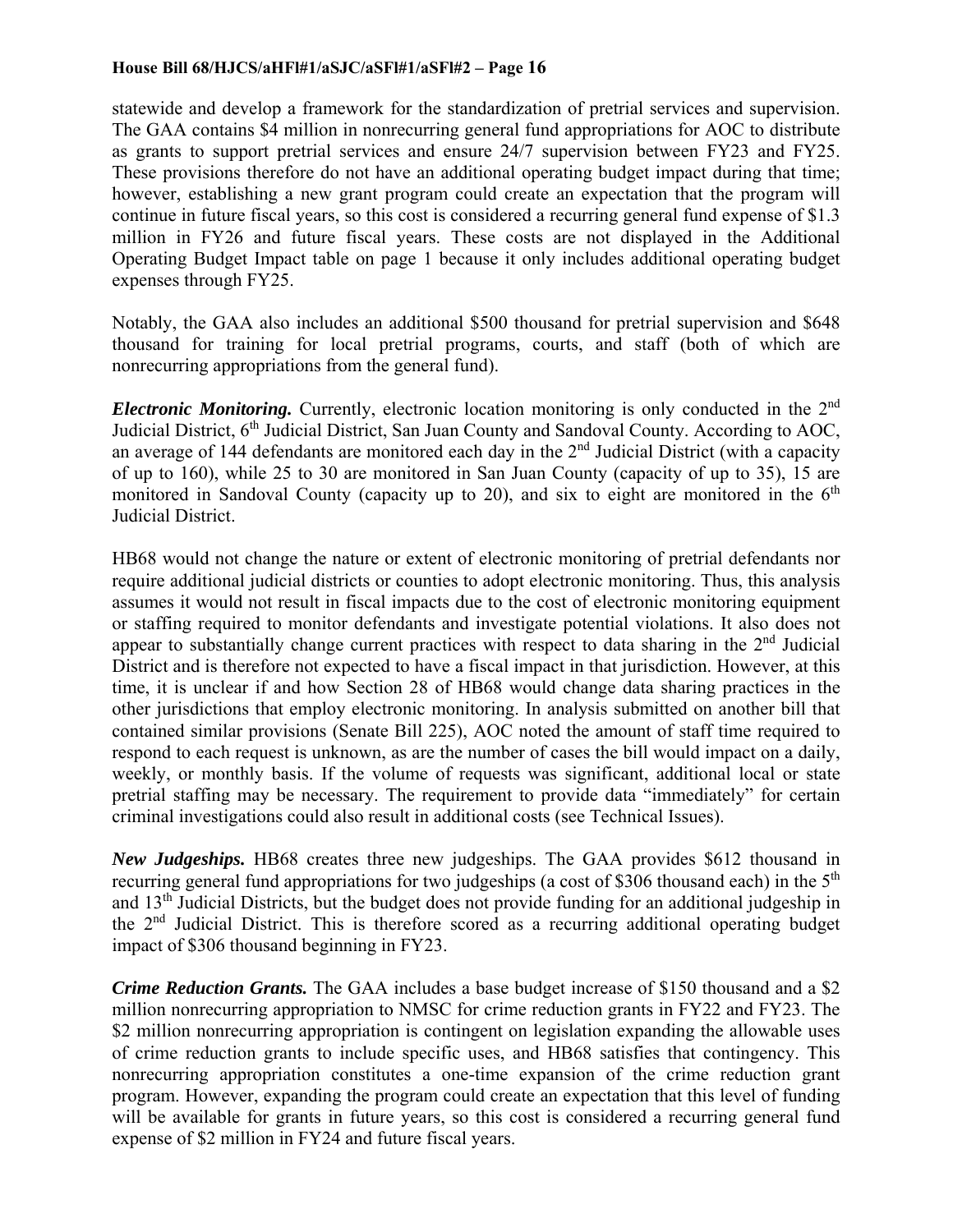*Violence Intervention Program.* The GAA appropriates \$1.7 million in recurring and \$9 million in nonrecurring general fund to DOH between FY23 and FY25 to establish a statewide grant program for violence intervention programs. Although the recurring appropriations for this program are only \$1.7 million, establishing the program at a level of \$4.7 million per year for the first three years could create an expectation that the program will continue in future fiscal years. This cost is therefore scored as a recurring general fund expense of \$3 million in FY26 and future fiscal years. These costs are not displayed in the Additional Operating Budget Impact table on page 1 because the table only includes additional operating budget expenses through FY25.

*Gay and Trans Panic Defense.* The provisions of HB68 related to banning these defense strategies are not anticipated to result in any additional operating budget impacts.

## **SIGNIFICANT ISSUES**

The Attorney General's Office (NMAG) notes that the number of satellite law enforcement agencies is not fixed. Any fluctuations in the number of academies would impact the number of members of the New Mexico Standards and Training Council.

AOC provided the following information regarding the additional judgeships proposed in this bill:

According to the 2020 U.S. Census, Eddy County's population grew 15.8% over the 2010 U.S. Census population; and Sandoval County's population has grown by 7.14% since the 2010 census. Between FY13 and FY19, caseloads at the Eddy County District Court increased by 1483 cases for a total increase of 40.7% and an average increase of 6.7% per year. From FY14 to FY19 the Sandoval County District Court caseload grew 17.1%, with a civil case increase of 37%. Caseload growth has slowed during the pandemic, but the courts anticipate the numbers to go back up when public health restrictions subside. The population of Bernalillo County has also seen a similar increase to the other districts. These new judgeships will help these districts address the needs of their growing populations to help ensure the citizens of these districts have timely access to justice.

The judicial workload study, conducted by the courts in 2019 – 2020, showed the need for an additional 5.7 judges in the  $2<sup>nd</sup>$  judicial district, 2.1 in the  $5<sup>th</sup>$  judicial district, and  $3.5$  in the  $13<sup>th</sup>$  district.

# **CONFLICT, DUPLICATION, RELATIONSHIP**

HB68 largely duplicates the Senate Judiciary Committee substitute for the Senate Judiciary Committee substitute for Senate Bill 231, but has some differences resulting in conflicting provisions.

HB68 conflicts with Senate Bill 3 and House Bill 141 (which are duplicate bills). While very similar to some of the provisions included in HB68, SB3 and HB141 direct residual balances in the LEPF to the peace officers' survivors fund, while HB68 directs those funds to the law enforcement retention fund. HB68 also provides that agencies' distributions from the LEPF are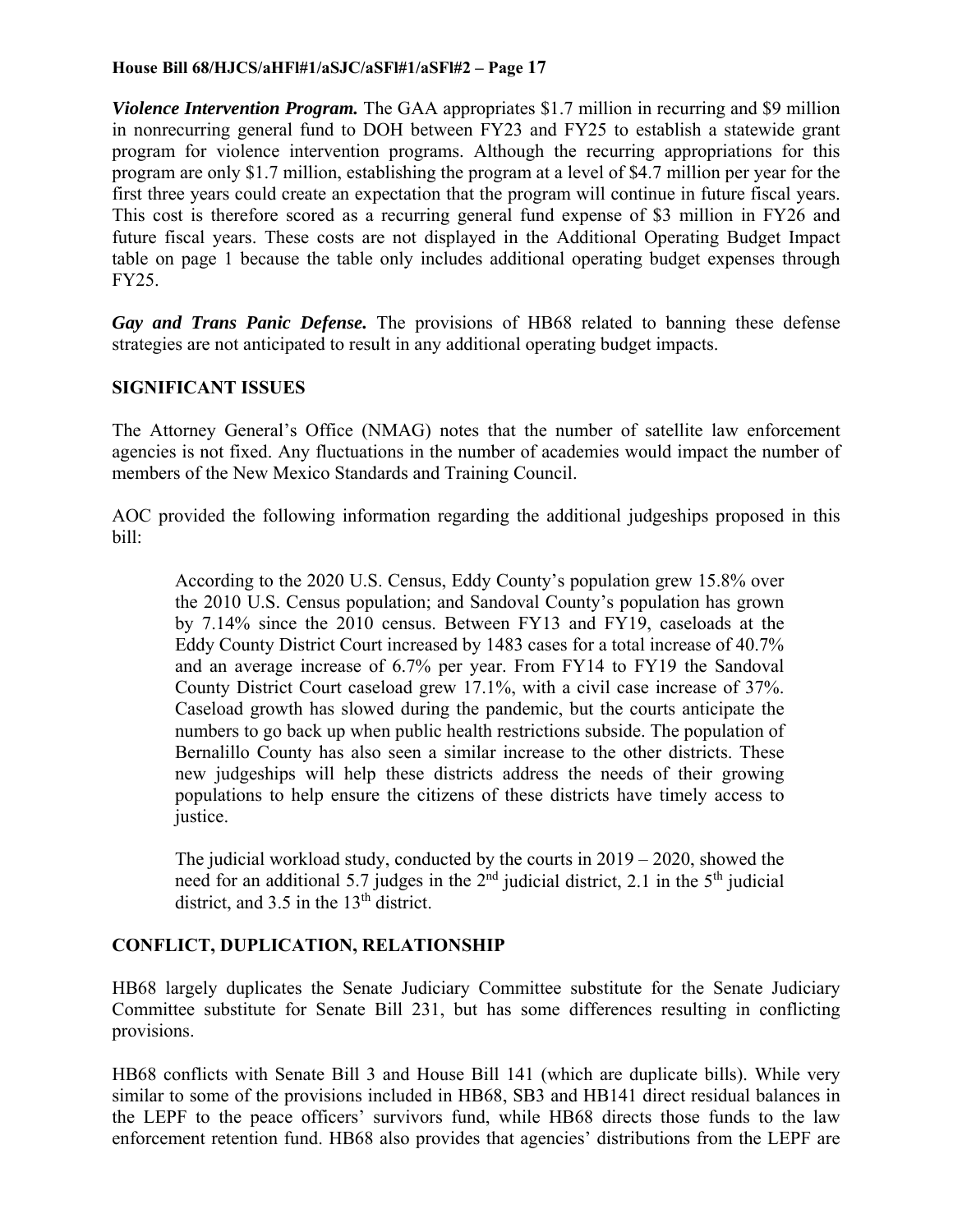contingent on meeting statutory reporting requirements and cooperating with the Certification Board and increases distributions to NMLEA, which SB3 and HB141 do not do. The relevant provisions of HB68 also have different effective dates than SB3 and HB141.

HB68 conflicts with the House Judiciary Committee substitute for House Bill 5, which also addresses GPS monitoring for individuals on pretrial release, with some differing provisions and requirements than HB68.

HB68 conflicts with House Bill 196, which removes the LEPF reversion to the general fund but does not redirect those funds.

Provisions of HB68 duplicate the following bills in their entirety: House Bill 69, House Bill 79 as amended, House Bill 84, House Bill 86 as amended, House Bill 96 as amended, House Bill 124 as amended, Senate Bill 34 as amended, and Senate Bill 225 as amended.

HB68 relates to House Memorial 35, which requests DPS convene a task force to study law enforcement officer retention.

HB68 relates to House Memorial 38 and Senate Memorial 13 (duplicate memorials), which request DPS conduct a study to assess gaps in law enforcement training in the area of culturally and socially relevant responses to emergency situations.

## **TECHNICAL ISSUES**

NMAG and DPS note the Certification Board is authorized to "renew" a law enforcement officer's certification, but these certifications are not subject to any statutory renewal requirements.

The phrase "a program" in Subsection I of Section 36 may be confusing because it is not clear what program DPS is required to evaluate. NMAG notes that if the intent is to require DPS to evaluate the effectiveness of the law enforcement retention fund in achieving greater law enforcement retention, then the phrase "a program" should be replaced with "the fund."

Section 28 requires entities conducting GPS monitoring to provide law enforcement with "immediate" access to data when it is requested as part of investigations into certain violent crimes. "Immediate" is not defined, which could lead to differing interpretations. It may be desirable to specify a timeframe for this reporting and to ensure the entities responsible for fulfilling the requests have the capacity to respond within that timeframe.

In its analysis of another bill banning the "gay panic" and "trans panic" defenses (2021 Senate Bill 213), NMAG stated, "The lack of definition of 'romantically propositioned in a nonviolent or nonthreatening manner' could expose SB 213 to a charge of vagueness. Because criminal statutes are strictly construed in favor of a defendant, definitions of the terms would be helpful."

## **OTHER SUBSTANTIVE ISSUES**

Despite decreases in overall crime and a recent drop in violent crime, New Mexico had the highest overall crime rate of any state in the country in 2020 and the second highest violent crime rate. A broader view of the many factors affecting community safety is necessary to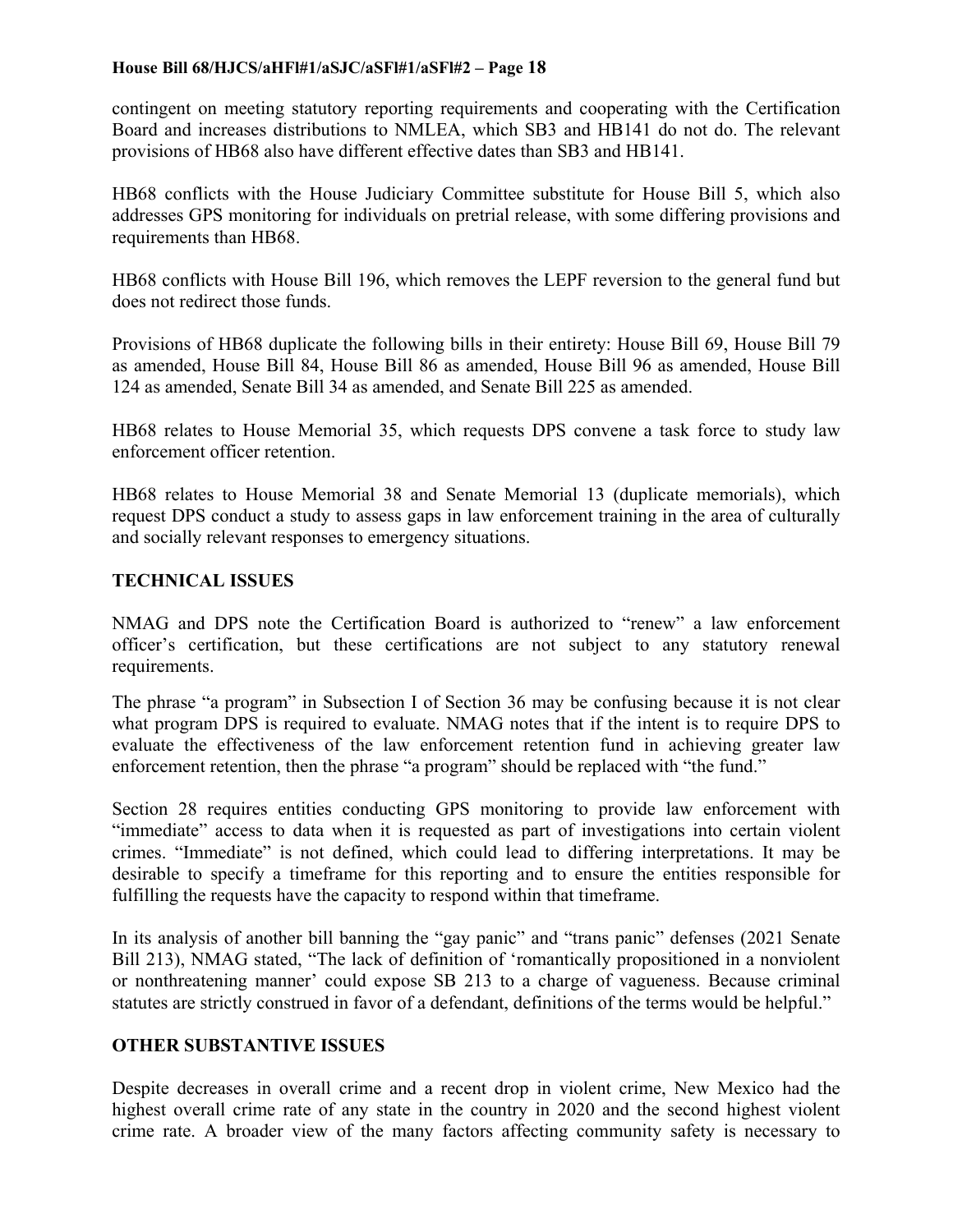identify the best ways to leverage state resources to create better outcomes. An effective system to truly improve public safety should prioritize treatment over punishment for low-level offenders, ensure swift and certain justice for serious violent crimes, and effectively address the needs of victims and communities who have suffered the most from the failures of the existing system.

Research shows the certainty of punishment is a significantly more effective deterrent to criminal behavior than the severity of punishment, with severity of punishment having no impact on crime reduction beyond the certainty of being caught. In New Mexico, however, punishment has grown less certain as crime has increased, with fewer violent crimes solved and more violent felony cases dismissed. Improving policing and increasing cooperation and coordination among criminal justice partners could help increase the certainty of punishment for the most violent offenses and provide a stronger deterrent to serious crime.

For additional details and analysis, see LFC's Volume 1, pages 55 – 64.

**Attachments** 

- 1. Estimated Additional Operating Budget Impact of New and Expanded Programs under HB68
- 2. Estimated Additional Operating Budget Impact of New Crimes and Penalty Changes under HB68
- 3. Law Enforcement Protection Fund and Law Enforcement Retention Fund Sources and Uses, FY20 – FY26
- 4. Public Safety Package Summary of Relevant Appropriations, 2022 Legislative Session
- 5. Estimated Costs to Provide Retention Differentials Under HB68

ER/rl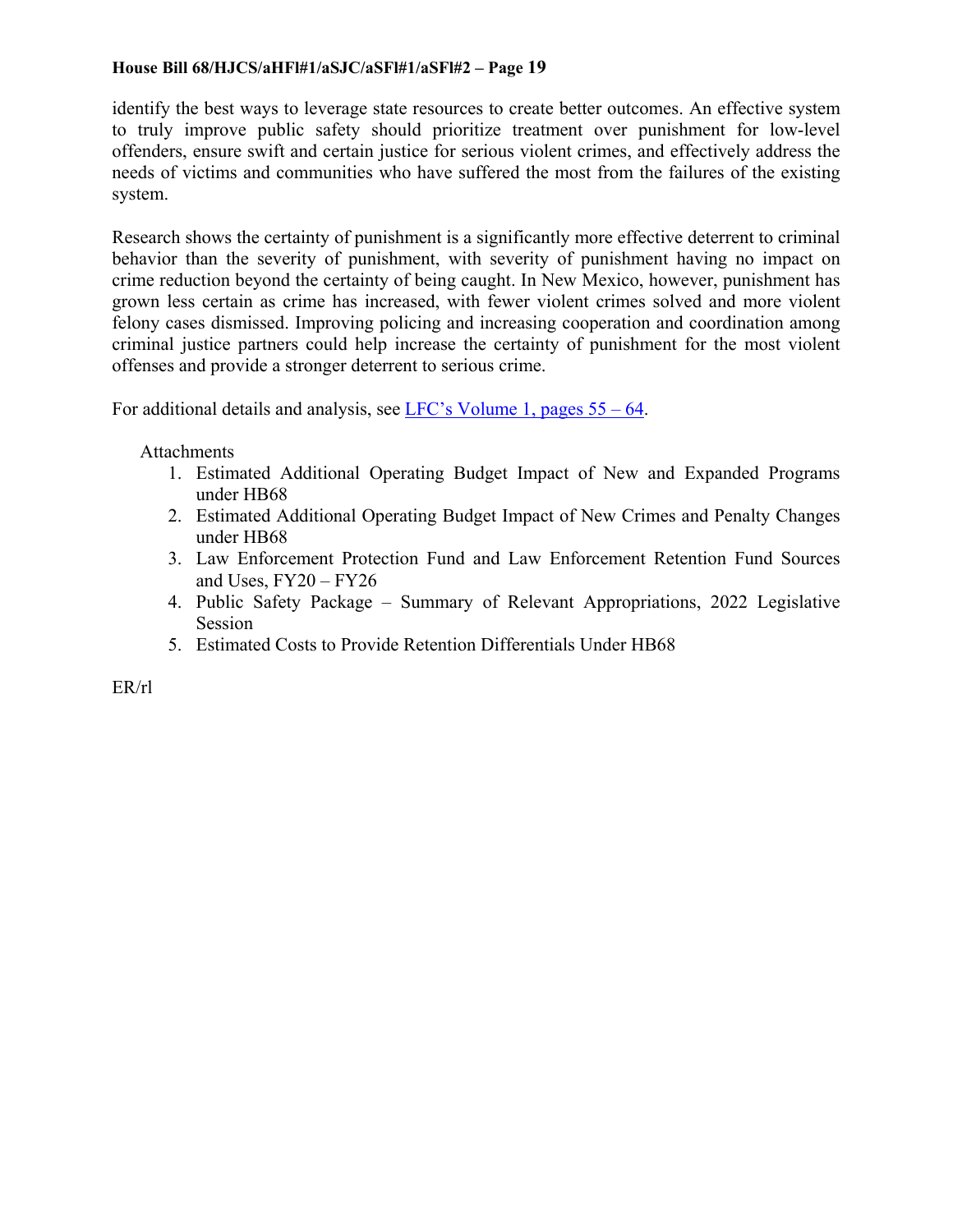#### **Estimated Additional Operating Budget Impact of New and Expanded Programs under HB68 (dollars in thousands)**

| <b>Fiscal Year</b>     | <b>Recruitment and</b><br><b>Retention</b><br><b>Stipends</b> | <b>New Judgeships</b> | <b>Pretrial Services</b>       | <b>Crime Reduction</b><br><b>Grants</b> |                          |     | <b>Violence</b><br><b>Intervention</b><br>Program |      | <b>Total</b> |
|------------------------|---------------------------------------------------------------|-----------------------|--------------------------------|-----------------------------------------|--------------------------|-----|---------------------------------------------------|------|--------------|
| <b>FY23</b>            | \$<br>$\blacksquare$                                          | \$<br>306.0           | \$<br>$\blacksquare$           | \$                                      | $\overline{\phantom{0}}$ | \$  |                                                   | \$   | 306.0        |
| <b>FY24</b>            | \$<br>$\overline{\phantom{a}}$                                | \$<br>306.0           | \$<br>$\overline{\phantom{a}}$ | \$                                      | 2,000.0                  | \$  | $\blacksquare$                                    | \$   | 2,306.0      |
| <b>FY25</b>            | \$<br>$\blacksquare$                                          | \$<br>306.0           | \$<br>$\overline{\phantom{a}}$ | \$                                      | 2,000.0                  | \$  | $\blacksquare$                                    | \$   | 2,306.0      |
| <b>FY26</b>            | \$<br>$\blacksquare$                                          | \$<br>306.0           | \$<br>1,333.3                  | \$                                      | 2,000.0                  | -\$ | 3,000.0                                           | -\$  | 6,639.3      |
| <b>FY27</b>            | \$<br>÷.                                                      | \$<br>306.0           | \$<br>1,333.3                  | \$                                      | 2,000.0                  | \$  | 3,000.0                                           | -\$  | 6,639.3      |
| <b>FY28</b>            | \$<br>10,000.0                                                | \$<br>306.0           | \$<br>1,333.3                  | \$                                      | 2,000.0                  | \$  | 3,000.0                                           | \$   | 16,639.3     |
| <b>FY29</b>            | \$<br>10,000.0                                                | \$<br>306.0           | \$<br>1,333.3                  | \$                                      | 2,000.0                  | \$  | 3,000.0                                           | \$   | 16,639.3     |
| <b>FY30</b>            | \$<br>10,000.0                                                | \$<br>306.0           | \$<br>1,333.3                  | \$                                      | 2,000.0                  | \$  | 3,000.0                                           | -\$  | 16,639.3     |
| <b>FY31</b>            | \$<br>10,000.0                                                | \$<br>306.0           | \$<br>1,333.3                  | \$                                      | 2,000.0                  | \$  | 3,000.0                                           | -\$  | 16,639.3     |
| <b>FY32</b>            | \$<br>10,000.0                                                | \$<br>306.0           | \$<br>1,333.3                  | \$                                      | 2,000.0                  | \$  | 3,000.0                                           | -\$  | 16,639.3     |
| FY33                   | \$<br>10,000.0                                                | \$<br>306.0           | \$<br>1,333.3                  | \$                                      | 2,000.0                  | \$  | 3,000.0                                           | \$   | 16,639.3     |
| <b>FY34</b>            | \$<br>10,000.0                                                | \$<br>306.0           | \$<br>1,333.3                  | \$                                      | 2,000.0                  | \$  | 3,000.0                                           | \$   | 16,639.3     |
| <b>FY35</b>            | \$<br>10,000.0                                                | \$<br>306.0           | \$<br>1,333.3                  | \$                                      | 2,000.0                  | \$  | 3,000.0                                           | ا \$ | 16,639.3     |
| <b>FY36</b>            | \$<br>10,000.0                                                | \$<br>306.0           | \$<br>1,333.3                  | \$                                      | 2,000.0                  | \$  | 3,000.0                                           | -\$  | 16,639.3     |
| <b>FY37</b>            | \$<br>10,000.0                                                | \$<br>306.0           | \$<br>1,333.3                  | \$                                      | 2,000.0                  | \$  | 3,000.0                                           | \$   | 16,639.3     |
| 15-Year Fiscal Impact: | \$<br>100,000.0                                               | \$<br>4,590.0         | 16,000.0                       |                                         | 28,000.0                 |     | 36,000.0                                          |      | 184.590.0    |

Source; LFC analysis of NMSC data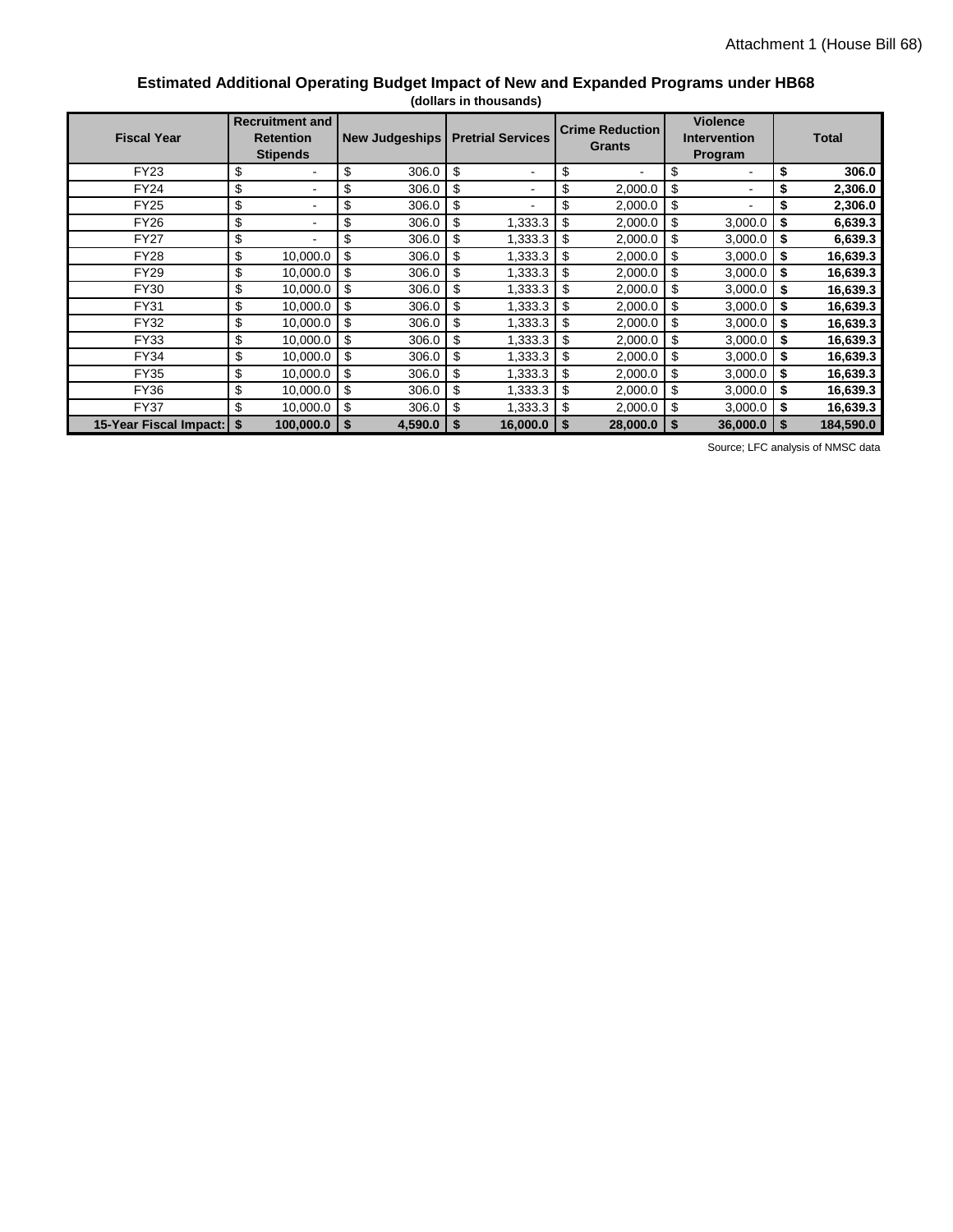#### **Estimated Additional Operating Budget Impact of New Crimes and Penalty Changes under HB68 (dollars in thousands)**

| בטזו בווט בטנווווטנט        |    |                                                                       |     |                                               |                                                                                                                                                                                |              |    |                          |      |              |      |              |      |                        |  |              |
|-----------------------------|----|-----------------------------------------------------------------------|-----|-----------------------------------------------|--------------------------------------------------------------------------------------------------------------------------------------------------------------------------------|--------------|----|--------------------------|------|--------------|------|--------------|------|------------------------|--|--------------|
| <b>Fiscal Year</b>          |    | <b>Statute of</b><br><b>Limitations - 2nd</b><br><b>Degree Murder</b> |     | Felon in<br>Possession of a<br><b>Firearm</b> | Aggravated<br>Damage to<br>Operating a Chop Property by Theft<br>Fleeing a Law<br><b>Firearm</b><br><b>Enforcement</b><br><b>Shop</b><br><b>Enhancements</b><br><b>Officer</b> |              |    |                          |      |              |      | over \$2,500 |      | Threatening a<br>Judge |  | <b>Total</b> |
| <b>FY23</b>                 | Ŝ  |                                                                       | \$  |                                               | \$                                                                                                                                                                             |              |    | $\overline{\phantom{a}}$ | £    | ۰            | \$   |              |      | $\sim$                 |  |              |
| <b>FY24</b>                 | \$ | 23.4                                                                  | \$  |                                               | \$                                                                                                                                                                             | 4.1          | \$ |                          | \$   | 23.4         | - \$ | 23.4         |      | 164.1                  |  | 238.6        |
| <b>FY25</b>                 | \$ | 46.9                                                                  | \$  | 110.6                                         | \$                                                                                                                                                                             | 27.6         | \$ |                          |      | 45.2         | -\$  | 33.5         | l \$ | 232.0                  |  | 495.8        |
| <b>FY26</b>                 | \$ | 70.3                                                                  | \$  | 274.7                                         | \$                                                                                                                                                                             | 39.2         |    | 579.0                    |      | 45.2         |      | 33.5         |      | 232.0                  |  | 1,274.1      |
| <b>FY27</b>                 | \$ | 93.8                                                                  | \$  | 391.9                                         | \$                                                                                                                                                                             | 39.2         |    | 1,034.0                  |      | 45.2         |      | 33.5         |      | 232.0                  |  | 1,869.6      |
| <b>FY28</b>                 | \$ | 117.2                                                                 | \$  | 391.9                                         | -\$                                                                                                                                                                            | 39.2         | \$ | 1,034.0                  | - \$ | 45.2         | -\$  | 33.5         | l \$ | $232.0$ \$             |  | 1,893.1      |
| <b>FY29</b>                 | \$ | 140.7                                                                 | \$  | 391.9                                         | -\$                                                                                                                                                                            | 39.2         |    | 1,034.0                  | - \$ | 45.2         | - \$ | 33.5         | l \$ | 232.0                  |  | 1,916.5      |
| FY30                        | \$ | 164.1                                                                 | \$  | 391.9                                         | -\$                                                                                                                                                                            | 39.2         | \$ | 1,034.0                  | \$   | 45.2         | \$   | 33.5         | \$   | 232.0                  |  | 1,940.0      |
| FY31                        | \$ | 187.6                                                                 | \$  | 391.9                                         | -\$                                                                                                                                                                            | 39.2         |    | 1,549.2                  |      | 45.2         | \$   | 33.5         | - \$ | $232.0$ \$             |  | 2,478.6      |
| <b>FY32</b>                 | \$ | 211.0                                                                 | \$  | 391.9                                         | -\$                                                                                                                                                                            | 39.2         |    | 1,780.5                  | - \$ | 45.2         | - \$ | 33.5         | - \$ | $232.0$ \$             |  | 2,733.4      |
| <b>FY33</b>                 | \$ | 234.5                                                                 | \$  | 391.9                                         | -\$                                                                                                                                                                            | 39.2         |    | 1,780.5                  | -\$  | 45.2         | - \$ | 33.5         | l \$ | 232.0                  |  | 2,756.9      |
| FY34                        | \$ | 257.9                                                                 | \$  | 391.9                                         | -\$                                                                                                                                                                            | 39.2         |    | 1,780.5                  | \$   | 45.2         | \$   | 33.5         | \$   | 232.0                  |  | 2,780.3      |
| FY35*                       | \$ | 260.0                                                                 | \$  | 391.9                                         | \$                                                                                                                                                                             | 39.2         |    | 1,780.5                  |      | 45.2         |      | 33.5         |      | 232.0                  |  | 2,782.4      |
| <b>FY36</b>                 | \$ | 260.0                                                                 | \$  | 391.9                                         | -\$                                                                                                                                                                            | 39.2         |    | 1,780.5                  | - \$ | 45.2         | -\$  | $33.5$ \$    |      | $232.0$ \$             |  | 2,782.4      |
| <b>FY37</b>                 | \$ | 260.0                                                                 | -\$ | 391.9                                         | \$                                                                                                                                                                             | 39.2         |    | 1,780.5                  | -\$  | 45.2         | -\$  | 33.5         |      | $232.0$   \$           |  | 2,782.4      |
| 15-Year Fiscal Impact:   \$ |    | $2,327.4$ \ \$                                                        |     | $4,696.5$ \$                                  |                                                                                                                                                                                | $502.6$   \$ |    | $16,947.2$ \$            |      | $610.5$   \$ |      | $459.4$   \$ |      | $3,180.4$ \ \$         |  | 28,724.0     |

**Low-End Estimate**

\* In FY35, impacted offenders begin leaving prison, resulting in steady ongoing costs.

Source; LFC analysis of NMSC data

| <b>Fiscal Year</b>          | <b>Statute of</b><br><b>Limitations - 2nd</b><br><b>Degree Murder</b> |      | Felon in<br>Possession of a<br><b>Firearm</b> |          | Aggravated<br><b>Fleeing a Law</b><br><b>Enforcement</b><br><b>Officer</b> | <b>Firearm</b><br><b>Enhancements</b> |      | <b>Shop</b>  |      | Damage to<br>Operating a Chop Property by Theft<br>over \$2,500 | Threatening a<br>Judge |         |      | <b>Total</b> |
|-----------------------------|-----------------------------------------------------------------------|------|-----------------------------------------------|----------|----------------------------------------------------------------------------|---------------------------------------|------|--------------|------|-----------------------------------------------------------------|------------------------|---------|------|--------------|
| <b>FY23</b>                 | \$                                                                    | \$   |                                               | \$       |                                                                            | \$<br>$\overline{\phantom{a}}$        | \$   | ۰.           | \$   | ۰                                                               | \$                     | ۰.      | \$   |              |
| <b>FY24</b>                 | \$<br>23.4                                                            | \$   |                                               | \$       | 4.1                                                                        | $\overline{\phantom{a}}$              |      | 23.4         |      | 23.4                                                            |                        | 164.1   |      | 238.6        |
| <b>FY25</b>                 | \$<br>46.9                                                            | -\$  | 110.6                                         | \$       | 27.6                                                                       | $\blacksquare$                        |      | 45.2         | -\$  |                                                                 |                        | 232.0   | Ŝ.   | 495.8        |
| <b>FY26</b>                 | \$<br>70.3                                                            | \$   | 274.7                                         | \$       | 39.2                                                                       | 1,158.1                               | \$   | 45.2         |      | 33.5                                                            | -\$                    | 232.0   | \$   | 853.1,       |
| <b>FY27</b>                 | \$<br>93.8                                                            | -\$  | 391.9                                         | \$       | 39.2                                                                       | 2,068.0                               | \$   | 45.2         | \$   | 33.5                                                            |                        | 232.0   | \$   | 2,903.6      |
| <b>FY28</b>                 | \$<br>117.2                                                           | -\$  | 391.9                                         | \$       | 39.2                                                                       | 2,068.0                               | \$   | 45.2         |      | 33.5                                                            |                        | 232.0   |      | 2,927.1      |
| <b>FY29</b>                 | \$<br>140.7                                                           | - \$ | 391.9                                         | \$       | 39.2                                                                       | 2,068.0                               | - \$ | 45.2         |      |                                                                 |                        | 232.0   | Ŝ.   | 2,950.5      |
| FY30                        | \$<br>164.1                                                           | -\$  | 391.9                                         | \$       | 39.2                                                                       | 2,068.0                               | -\$  | 45.2         |      |                                                                 |                        | 232.0   | \$   | 2,974.0      |
| <b>FY31</b>                 | \$<br>187.6                                                           | -\$  | 391.9                                         | \$       | 39.2                                                                       | 3,117.0                               | - \$ | 45.2         | - \$ |                                                                 |                        | 232.0   | -\$  | 4,046.5      |
| FY32                        | \$<br>211.0                                                           | -\$  | 391.9                                         | \$       | 39.2                                                                       | 3,579.7                               |      | 45.2         |      |                                                                 |                        | 232.0   | \$   | 4,532.6      |
| <b>FY33</b>                 | \$<br>234.5                                                           | -\$  | 391.9                                         | \$       | 39.2                                                                       | 3,579.7                               |      | 45.2         | -\$  |                                                                 |                        | 232.0   | -\$  | 4,556.0      |
| FY34                        | \$<br>257.9                                                           | -\$  | 391.9                                         | <b>S</b> | 39.2                                                                       | 3,579.7                               | -\$  | 45.2         | -\$  |                                                                 |                        | 232.0   | - \$ | 4,579.5      |
| FY35*                       | \$<br>260.0                                                           | -\$  | 391.9                                         | \$       | 39.2                                                                       | 3,579.7                               | -\$  | 45.2         | -\$  |                                                                 |                        | 232.0   |      | 4,581.5      |
| <b>FY36</b>                 | \$<br>260.0                                                           | -\$  | 391.9                                         | \$       | 39.2                                                                       | 3,579.7                               | \$   | 45.2         | - \$ | $33.5$ \$                                                       |                        | 232.0   | \$   | 4,581.5      |
| <b>FY37</b>                 | \$<br>260.0                                                           | -\$  | 391.9                                         | \$       | 39.2                                                                       | 3,579.7                               |      | 45.2         |      | $33.5$ \$                                                       |                        | 232.0   |      | 4,581.5      |
| 15-Year Fiscal Impact:   \$ | $2,327.4$   \$                                                        |      | $4,696.5$   \$                                |          | 502.6                                                                      | $34,024.9$ \ \$                       |      | $610.5$   \$ |      | $459.4$   \$                                                    |                        | 3,180.4 | - \$ | 45,801.8     |

**High-End Estimate**

\* In FY35, impacted offenders begin leaving prison, resulting in steady ongoing costs.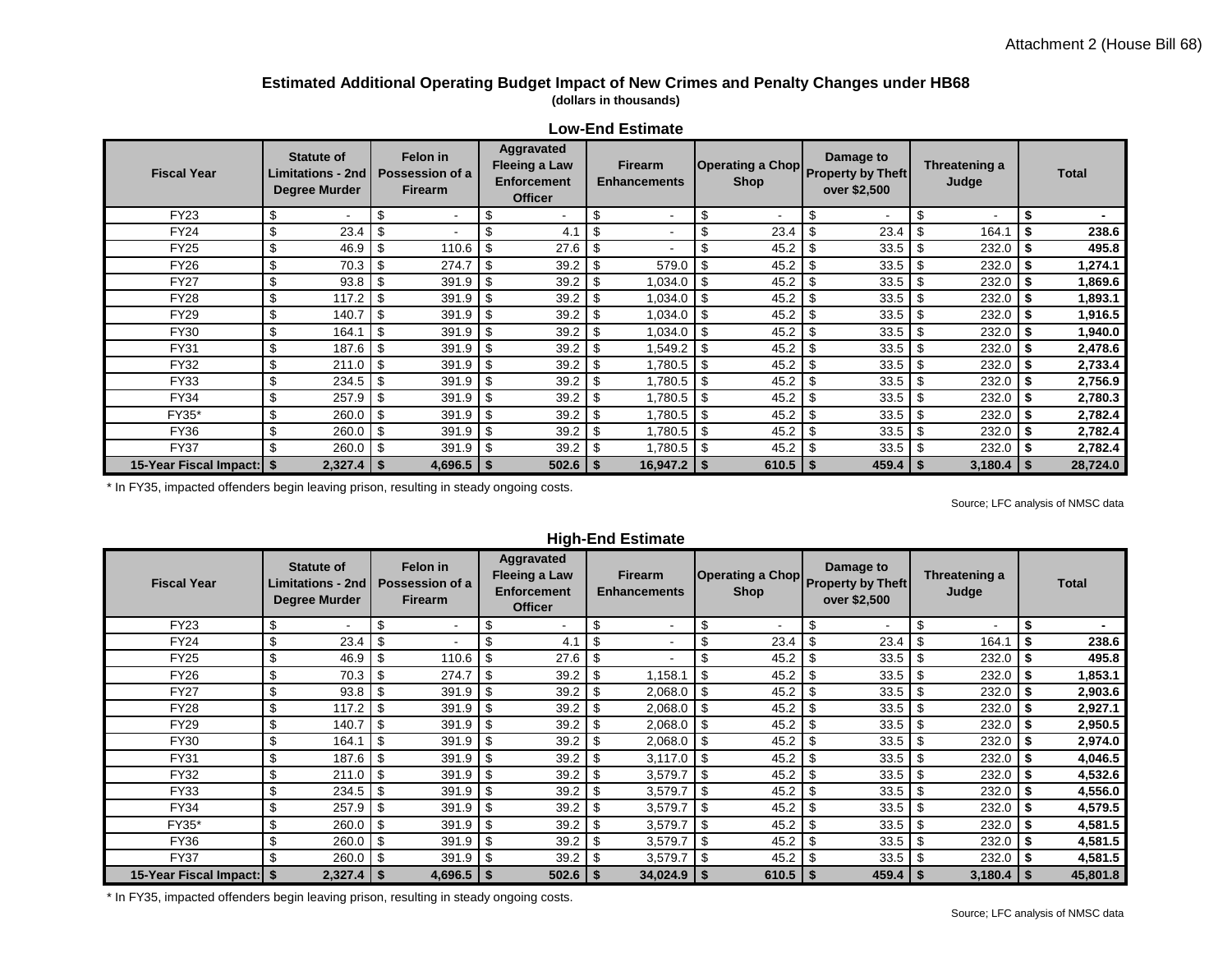#### **Law Enforcement Protection Fund Projected Revenues & Expenditures**

| FY20 to FY26 |  |  |
|--------------|--|--|
|--------------|--|--|

|                                                               | <b>ACTUALS</b> |                  |      | <b>ACTUALS</b>    | <b>PROJECTED</b>       | <b>PROJECTED</b>  | <b>PROJECTED</b> |                          | <b>PROJECTED</b> |                |          | <b>PROJECTED</b> |
|---------------------------------------------------------------|----------------|------------------|------|-------------------|------------------------|-------------------|------------------|--------------------------|------------------|----------------|----------|------------------|
|                                                               |                | <b>FY20</b>      |      | <b>FY21</b>       | <b>FY22</b>            | <b>FY23</b>       |                  | <b>FY24</b>              |                  | <b>FY25</b>    |          | <b>FY26</b>      |
| <b>BEGINNING BALANCE</b>                                      |                | 100,000          |      | 100,000           | $100,000$   \$         | $100,000$ \ \$    |                  | $100,000$ $\frac{1}{5}$  |                  | 100,000        |          | 100,000          |
| <b>REVENUE</b>                                                |                |                  |      |                   |                        |                   |                  |                          |                  |                |          |                  |
| Fees, Licenses, Penalties, and Taxes                          |                | 19,894,279       | - \$ | 23,149,303        | \$<br>24,073,082   \$  | 25,311,144        | l \$             | 26,840,444 \$            |                  | 28,358,873     | <b>S</b> | 30,022,166       |
| <b>TOTAL REVENUE</b>                                          |                | 19,894,279       |      | 23,149,303        | $24,073,082$   \$      | 25,311,144        | l \$             | $26,840,444$ \ \$        |                  | 28,358,873     |          | 30,022,166       |
|                                                               |                |                  |      |                   |                        |                   |                  |                          |                  |                |          |                  |
| <b>EXPENDITURES</b>                                           |                |                  |      |                   |                        |                   |                  |                          |                  |                |          |                  |
| <b>Base Distribution</b>                                      |                | 5,289,943        |      | 5,790,464         | \$<br>$5,593,129$ \ \$ | 5,593,300         | l \$             | $5,593,300$ \$           |                  | 5,593,300      |          | 5,593,300        |
| Additional Distribution due to 2020 HB184 (Effective in FY23) |                |                  |      |                   |                        | 7,259,200         |                  | 7,259,200   \$           |                  | 7,259,200      |          | 7,259,200        |
| <b>Additional Distribution due to Proposed Bill</b>           |                |                  |      |                   |                        | 200,000           |                  | $10,131,500$ $\sqrt{\$}$ |                  | 10,131,500     |          | 10,131,500       |
| <b>TOTAL EXPENDITURES</b>                                     |                | $5,289,943$ \ \$ |      | 5,790,464         | $5,593,129$ \\$        | $13,052,500$   \$ |                  | $22,984,000$   \$        |                  | 22,984,000     |          | 22,984,000       |
|                                                               |                |                  |      |                   |                        |                   |                  |                          |                  |                |          |                  |
| <b>ENDING BALANCE</b>                                         |                | 14,704,336       |      | 17,458,839        | $18,579,953$ \$        | 12,358,644        |                  | $3,956,444$ \ \$         |                  | 5,474,873      |          | 7,138,166        |
| <b>Retention Fund Reversion Amount due to Proposed Bill</b>   |                |                  |      |                   |                        |                   |                  | 3,856,444                |                  | 5,374,873      |          | 7,038,166        |
| <b>General Fund Reversion Amount</b>                          | - 56           | $14,604,336$ \$  |      | $17,358,839$ \ \$ | $18,479,953$ \$        | 12,258,644        | ∣ S              | ٠                        | ΙSΙ              | $\blacksquare$ |          |                  |

Source: SHARE, DFA website, DFA audits, LFC files (LFC economist projections as of November 3, 2021)

#### **Law Enforcement Retention Fund Projected Revenues & Expenditures**

**FY20 to FY26**

|                                                                             | <b>ACTUALS</b> | <b>ACTUALS</b>           |     | <b>PROJECTED</b>         |   | <b>PROJECTED</b> |             | <b>PROJECTED</b> | <b>PROJECTED</b> |             | <b>PROJECTED</b>            |  |
|-----------------------------------------------------------------------------|----------------|--------------------------|-----|--------------------------|---|------------------|-------------|------------------|------------------|-------------|-----------------------------|--|
|                                                                             | <b>FY20</b>    | <b>FY21</b>              |     | <b>FY22</b>              |   | <b>FY23</b>      |             | <b>FY24</b>      |                  | <b>FY25</b> | <b>FY26</b>                 |  |
| <b>IBEGINNING BALANCE</b>                                                   | $\blacksquare$ | $\overline{\phantom{a}}$ |     |                          |   |                  |             | 1,289,949        |                  | 1,459,242   | 3,146,964                   |  |
|                                                                             |                |                          |     |                          |   |                  |             |                  |                  |             |                             |  |
| <b>REVENUE</b>                                                              |                |                          |     |                          |   |                  |             |                  |                  |             |                             |  |
| <b>General Fund Appropriations (2022 GAA) (Contingent on Proposed Bill)</b> |                |                          |     |                          |   | 5,000,000        |             |                  |                  |             |                             |  |
| <b>LEPF Transfers due to Proposed Bill</b>                                  |                |                          |     |                          |   |                  |             |                  |                  | 5,374,873   | 7,038,166                   |  |
| <b>TOTAL REVENUE</b>                                                        | $\blacksquare$ |                          |     |                          |   | 5,000,000        |             | 3,856,444        | - 9              | 5,374,873   | 7,038,166                   |  |
|                                                                             |                |                          |     |                          |   |                  |             |                  |                  |             |                             |  |
| <b>EXPENDITURES</b>                                                         |                |                          |     |                          |   |                  |             |                  |                  |             |                             |  |
| Distributions to Law Enforcement Agencies due to Proposed Bill              |                |                          |     |                          |   | 3,468,051        | <u>  \$</u> | $3,468,051$ \$   |                  | 3,468,051   | 3,468,051                   |  |
| <b>Administrative Expenses</b>                                              |                |                          |     |                          |   | 242,000          |             | $219,100$ \ \$   |                  | 219,100     | 219,100                     |  |
| <b>TOTAL EXPENDITURES</b>                                                   | ۰              | $\overline{\phantom{a}}$ |     |                          |   | 3,710,051        |             | 3,687,151        |                  | 3,687,151   | 3,687,151                   |  |
|                                                                             |                |                          |     |                          |   |                  |             |                  |                  |             |                             |  |
| <b>ENDING BALANCE</b>                                                       | ۰              |                          | - 5 | $\overline{\phantom{a}}$ | 5 | $1,289,949$ \\$  |             | $1,459,242$ \ \$ |                  | 3,146,964   | 6,497,979                   |  |
|                                                                             |                |                          |     |                          |   |                  |             |                  |                  |             | $\sim$ $\sim$ $\sim$ $\sim$ |  |

Source: LFC files

Note: Law enforcement protection fund (LEPF) revenues are ten percent of all money received for fees, licenses, penalties and taxes from life, general casualty and title insurance business (except for money received from h Commission. Under current law, balances in excess of \$100 thousand revert to the general fund at the end of the fiscal year. HB68 proposes to redirect those reversions to the law enforcement retention fund.

Projections as of 3/4/2022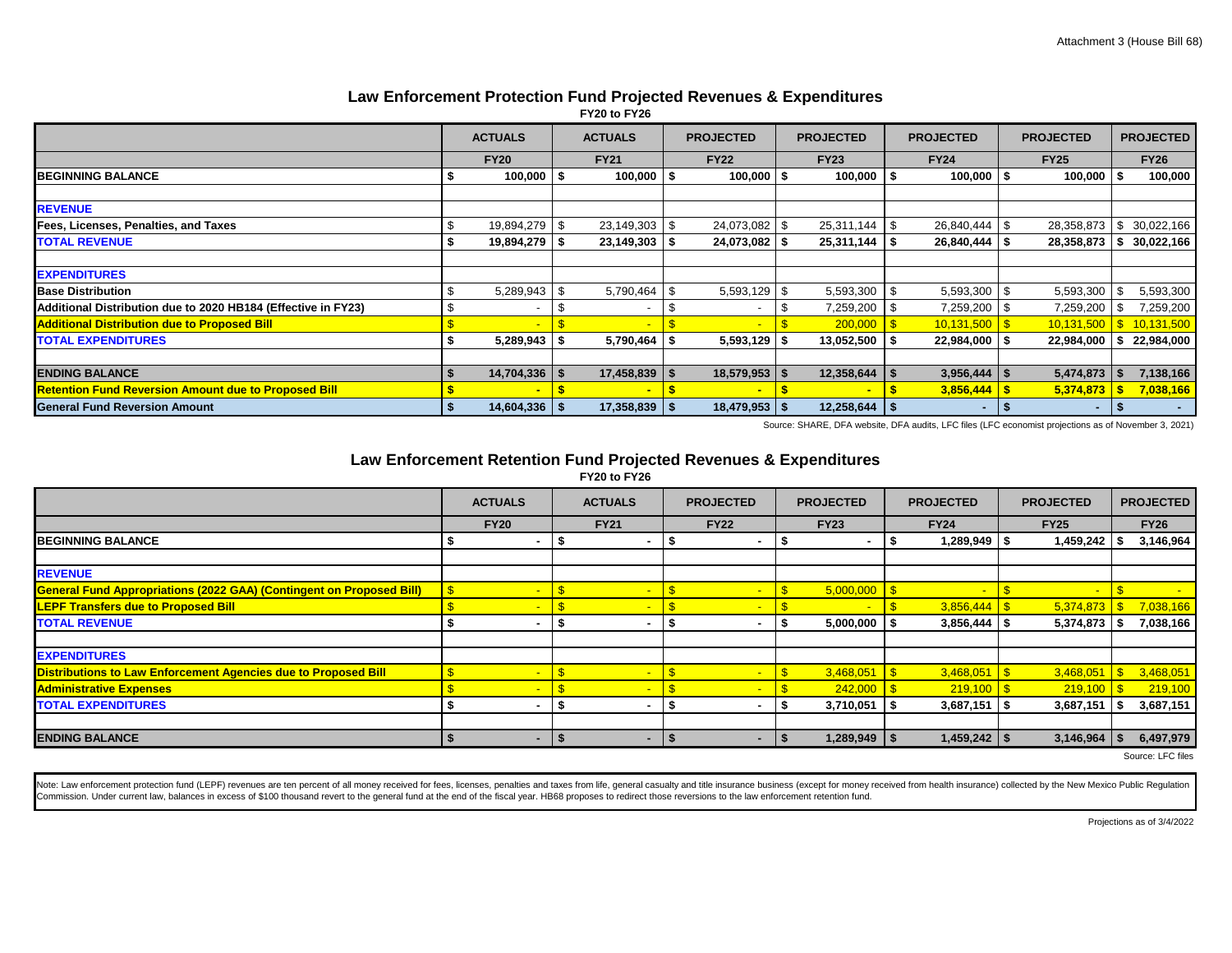

#### **PUBLIC SAFETY PACKAGE**

**Summary of Relevant Appropriations, 2022 Legislative Session** (dollars in thousands)

3/4/2022

|                |                                                                                                                  | SFC/Final   |                         |              |                         |         |                         |              |                | <b>SFC/Final</b> |  |  |
|----------------|------------------------------------------------------------------------------------------------------------------|-------------|-------------------------|--------------|-------------------------|---------|-------------------------|--------------|----------------|------------------|--|--|
|                |                                                                                                                  |             |                         | Recurring    |                         |         |                         | Nonrecurring |                |                  |  |  |
|                | Goal                                                                                                             | Agency      |                         | GF           |                         | Other   |                         | GF           |                | Other            |  |  |
|                | <b>Prioritize Treatment</b>                                                                                      |             |                         |              |                         |         |                         |              |                |                  |  |  |
| 2              | Increase behavioral health workforce                                                                             | HED         |                         |              |                         |         | \$                      | 50,000.0     |                |                  |  |  |
| 3              | Evidence-based and trauma responsive behavioral health and child welfare capacity                                | HSD         |                         |              |                         |         | \$                      | 20,000.0     |                |                  |  |  |
|                | building and training                                                                                            |             |                         |              |                         |         |                         |              |                |                  |  |  |
| 4              | 988/Crisis response system and evidence-based behavioral healthcare (Note A)                                     | <b>HSD</b>  | $\mathbb{S}$            | 2,350.0      |                         |         | \$                      | 2,325.0      |                |                  |  |  |
| 5              | Expand community schools                                                                                         | PED         |                         |              |                         |         |                         |              | $\mathfrak{S}$ | 8,000.0          |  |  |
| 6              | NMCD reinvestment into evidence-based programs and supportive housing (Note B)                                   | <b>NMCD</b> | \$                      | 2,100.0      |                         |         |                         |              |                |                  |  |  |
| $\overline{7}$ | Compensation increase for correctional officers (7 percent)                                                      | <b>NMCD</b> | \$                      | $3,674.4$ \$ |                         | 614.7   |                         |              |                |                  |  |  |
|                | Subtotal                                                                                                         | Subtotal    | $\mathsf{\$}$           | 8,124.4      | $\mathsf{\$}$           | 614.7   | \$                      | 72,325.0     | \$             | 8,000.0          |  |  |
| 9              | <b>Ensure Swift and Certain Justice</b>                                                                          |             |                         |              |                         |         |                         |              |                |                  |  |  |
|                | 10 Improve Policing                                                                                              |             |                         |              |                         |         |                         |              |                |                  |  |  |
| 11             | Increase state police officer compensation (15.9 percent) (Note C)                                               | <b>DPS</b>  | \$                      | 8,375.5      | $\sqrt{3}$              | 461.0   |                         |              |                |                  |  |  |
| 12             | Add support staff for the forensic laboratory and increase compensation for forensic                             | <b>DPS</b>  | $\mathbb{S}$            | 2,420.9 \$   |                         | 300.4   |                         |              |                |                  |  |  |
|                | scientists and technicians, dispatchers, and other DPS employees (Note F)                                        |             |                         |              |                         |         |                         |              |                |                  |  |  |
| 13             | Increase funding for training statewide through the New Mexico Law Enforcement                                   | <b>DPS</b>  | $\sqrt{3}$              | $693.1$ \$   |                         | 200.0   |                         |              |                |                  |  |  |
|                | Academy and increase staff and resources for the Law Enforcement Academy Board                                   |             |                         |              |                         |         |                         |              |                |                  |  |  |
|                | (partially contingent on HB68) (Note D)                                                                          |             |                         |              |                         |         |                         |              |                |                  |  |  |
| 14             | Grants to law enforcement agencies for evidence-based police training                                            | <b>DFA</b>  |                         |              |                         |         | \$                      | 4,000.0      |                |                  |  |  |
| 15             | Expand state police recruit and lateral schools                                                                  | <b>DPS</b>  | $\mathbb{S}$            | 2,000.0      |                         |         |                         |              |                |                  |  |  |
| 16             | Retention differentials for law enforcement officers (contingent on HB86/HB68) (Note E)                          | <b>DFA</b>  |                         |              |                         |         | \$                      | 5,000.0      |                |                  |  |  |
| 17             | Recruitment and retention stipends for local law enforcement agencies                                            | <b>DFA</b>  |                         |              |                         |         | $\overline{\mathbf{S}}$ | 50,000.0     |                |                  |  |  |
| 18             | Increase state police advanced training initiatives, including establishing a law                                | <b>DPS</b>  | $\mathsf{\$}$           | 140.0        |                         |         | $\mathsf{\$}$           | 892.8        |                |                  |  |  |
|                | enforcement assisted diversion (LEAD) program within state police                                                |             |                         |              |                         |         |                         |              |                |                  |  |  |
| 19             | Expand intelligence-led policing capabilities (IT)                                                               | <b>DPS</b>  |                         |              |                         |         | \$                      | 3,380.0      |                |                  |  |  |
| 20             | Increase civilian support for state police                                                                       | <b>DPS</b>  | \$                      | 1,299.6      |                         |         |                         |              |                |                  |  |  |
| 21             | Job task analysis for law enforcement officers statewide                                                         | <b>DPS</b>  |                         |              |                         |         | \$                      | 250.0        |                |                  |  |  |
| 22             | State police vehicles                                                                                            | <b>DPS</b>  |                         |              |                         |         | $\mathsf{\$}$           | 9,000.0      |                |                  |  |  |
|                | 23 Increase Cooperation and Coordination among Criminal Justice Partners                                         |             |                         |              |                         |         |                         |              |                |                  |  |  |
| 24             | Expand crime reduction grant program (partially contingent on HB84/HB68) (Note F)                                | <b>NMSC</b> | $\sqrt[6]{\frac{1}{2}}$ | 150.0        |                         |         | $\mathsf{\$}$           | 2,000.0      |                |                  |  |  |
|                |                                                                                                                  | <b>DPS</b>  |                         |              |                         |         |                         |              |                |                  |  |  |
| 25             | Help bring local law enforcement agencies into compliance with statutory reporting<br>requirements               |             | $\mathsf{\$}$           | 100.0        |                         |         |                         |              |                |                  |  |  |
| 26             | Statewide criminal justice data sharing system (DataXchange)                                                     | AOC         |                         |              | \$                      | 350.0   |                         |              |                |                  |  |  |
| 27             | Expand criminal justice data integration work                                                                    | <b>NMSC</b> | \$                      | 50.0         |                         |         |                         |              |                |                  |  |  |
|                |                                                                                                                  |             |                         |              |                         |         |                         |              |                |                  |  |  |
| 28             | Expand county detention fund                                                                                     | <b>DFA</b>  | $\mathbb{S}$            | 2,612.5      |                         |         |                         |              |                |                  |  |  |
| 29             | <b>Increase Resources for Courts and Pretrial Services</b>                                                       |             |                         |              |                         |         |                         |              |                |                  |  |  |
| 30             | Strengthen pretrial services and supervision and ensure 24/7 coverage (Note G)                                   | AOC/        | $\mathsf{\$}$           | 289.2        |                         |         | \$                      | 4,500.0      |                |                  |  |  |
| 31             | Training for local pretrial programs, courts, and staff                                                          | <b>AOC</b>  |                         |              |                         |         | $\mathsf{\$}$           | 648.0        |                |                  |  |  |
| 32             | Create additional judgeships (contingent on HB124/HB68) (Note H)                                                 | <b>AOC</b>  | $\frac{1}{2}$           | 612.0        |                         |         |                         |              |                |                  |  |  |
| 33             | Raises for district, magistrate, and statewide judges (30 percent) and all court personnel                       | <b>AOC</b>  | $\mathbb{S}$            | 7,646.1      |                         |         |                         |              |                |                  |  |  |
|                | (9 percent)                                                                                                      |             |                         |              |                         |         |                         |              |                |                  |  |  |
| 34             | IT enhancements for remote court appearances                                                                     | AOC         |                         |              |                         |         | \$                      | 135.0        |                |                  |  |  |
| 35             | Clear backlogged jury trials                                                                                     | PDD         |                         |              |                         |         | \$                      | 200.0        |                |                  |  |  |
| 36             | Subtotal                                                                                                         | Subtotal    | $\mathsf{\$}$           | 26,388.9     | $\mathfrak{s}$          | 1,311.4 | $\mathfrak{s}$          | 80,005.8     | \$             |                  |  |  |
| 37             | <b>Address Victim and Community Needs</b>                                                                        |             |                         |              |                         |         |                         |              |                |                  |  |  |
| 38             | Establish an Violence Prevention Office and provide grants to implement violence                                 | <b>DOH</b>  | \$                      | 2,000.0      |                         |         | \$                      | 9,000.0      |                |                  |  |  |
|                | intervention programs statewide (relates to HB96/HB68)                                                           |             |                         |              |                         |         |                         |              |                |                  |  |  |
| 39             | Increase funding for sexual assault programs and other victim services (partially                                | <b>CVRC</b> | \$                      | 2,258.5      |                         | 4,300.0 | $\mathfrak{s}$          | 1,500.0      |                |                  |  |  |
|                | contingent on SB118 - failed contingency) (Note I)                                                               | <b>CYFD</b> |                         |              |                         |         |                         |              |                |                  |  |  |
| 40             | Increase funding for domestic violence programs (partially contingent on SB118 - failed<br>contingency) (Note I) |             | \$                      | 3,500.0      | -S                      | 1,000.0 | \$                      | 500.0        |                |                  |  |  |
| 41             | Youth re-employment and apprenticeships                                                                          | WSD         |                         |              |                         |         | \$                      | 5,000.0      |                |                  |  |  |
|                | Establish Job Challenge Academy for at-risk youth                                                                | <b>DMA</b>  |                         |              |                         |         |                         |              |                |                  |  |  |
| 42             |                                                                                                                  |             | \$                      | $500.0$ \$   |                         | 1,500.0 | $\mathfrak{s}$          | $250.0$ \$   |                | 750.0            |  |  |
| 43             | Subtotal                                                                                                         | Subtotal    | \$                      | 8,258.5      | $\sqrt[6]{\frac{1}{2}}$ | 1,500.0 | $\sqrt[6]{\frac{1}{2}}$ | 16,250.0     | $\mathfrak{S}$ | 750.0            |  |  |
| 44             | Total HAFC Substitute for HB2 & 3                                                                                |             | \$                      | 42,771.8 \$  |                         | 3,426.1 | \$                      | 168,580.8    | \$             | 8,750.0          |  |  |
| 45             | SB212 (STB Bill): State Police Command Center (Albuquerque)                                                      | <b>DPS</b>  |                         |              |                         |         |                         |              | \$             | 20,000.0 45      |  |  |
|                | 46 SB212 (STB Bill): Public Safety Radio Communications (P25)                                                    | DolT        |                         |              |                         |         |                         |              | \$             | 26,000.0 46      |  |  |

#### **Legend**

#### Failed Contingency

Directly ties to the provisions of HB68

Provides tools to support mandates of HB68

#### **Notes**

- A Nonrecurring funding reflects FY22 supplemental appropriation.
- B Funds are reallocated from savings elsewhere in the Corrections Department budget due to population reductions.
- C HAFC substitute for HB2 and 3 includes \$520.2 thousand in other state funds from the law enforcement retention fund, which is contingent on enactment of legislation creating the fund (HB86/HB68). These funds are not included in line 11, as they would be appropriated from the \$5 million appropriation in line
- D Source of recurring other funds is the law enforcement protection fund (LEPF). This \$200 thousand appropriation is contingent on enactment of legislation expanding allowable uses of the LEPF (HB68).
- E Funds are appropriated to DFA to fill the proposed law enforcement retention fund, which will provide 5 percent raises to all law enforcement officers statewide at five-year milestones. This appropriation is contingent on enactment of HB86 or similar legislation (HB68) to create such a fund.
- F \$2 million special appropriation from the general fund is contingent on enactment of HB84 or similar legislation (HB68) expanding the allowable uses of crime reduction grants.
- G House Bill 2 of the 2021 second special session also appropriated \$500 thousand from American Rescue Plan Act funds for this purpose.
- H Funds are contingent on enactment of HB124 or similar legislation (HB68) to create additional judgeships in the 5th and 13th Judicial Districts.
- I Other funds are from the early childhood education and care fund, contingent on enactment of SB118 or similar legislation expanding the allowable uses of the fund. Neither SB118 nor any similar legislation passed during the 2022 legislative session; these are failed contingencies.